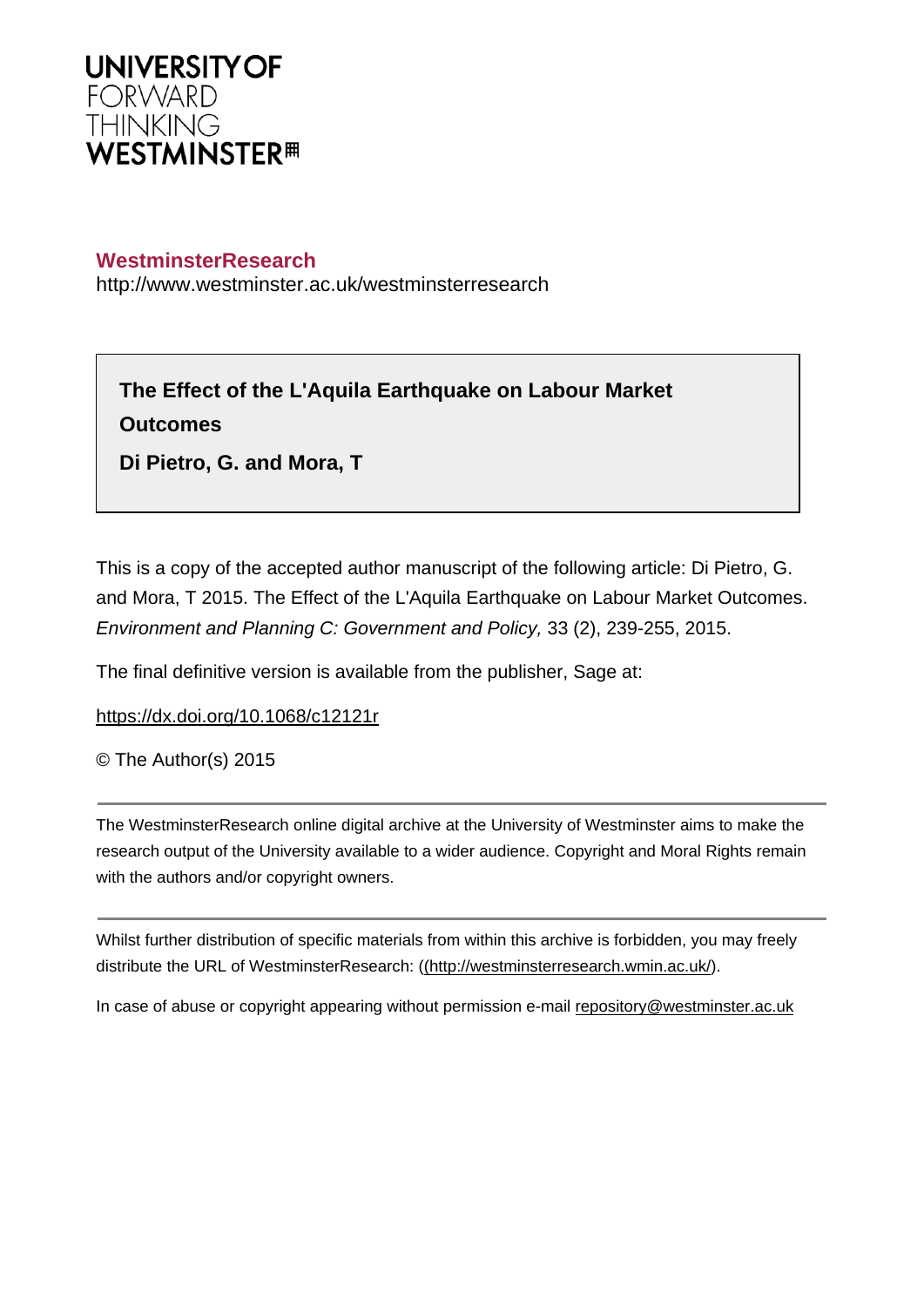# The effect of the L'Aquila earthquake on labour market outcomes

#### **ABSTRACT**

This paper analyses the effects of the L'Aquila earthquake on labour market outcomes for a period of 15 months after its occurrence. Our estimates are based on a difference-indifferences strategy that compares residents of L'Aquila with residents of a control area before and after the earthquake. Three main results emerge from our empirical analysis: 1) the earthquake led to a modest, but significant, reduction in the probability of participating in the labour force for a period of 9 months after the event, 2) while the employment likelihood decreased in the quarter immediately after the earthquake, it increased in the next 4 quarters, and 3) there is evidence of significant heterogeneous effects by gender and level of education.

Keywords: L'Aquila earthquake; labour force participation; employment; difference-indifferences

Word count: 7,001 (including tables and figures but excluding bibliography and footnotes)

The authors would like to thank three anonymous referees and the Editor for their valuable comments and suggestions. However, responsibility for errors remains with us.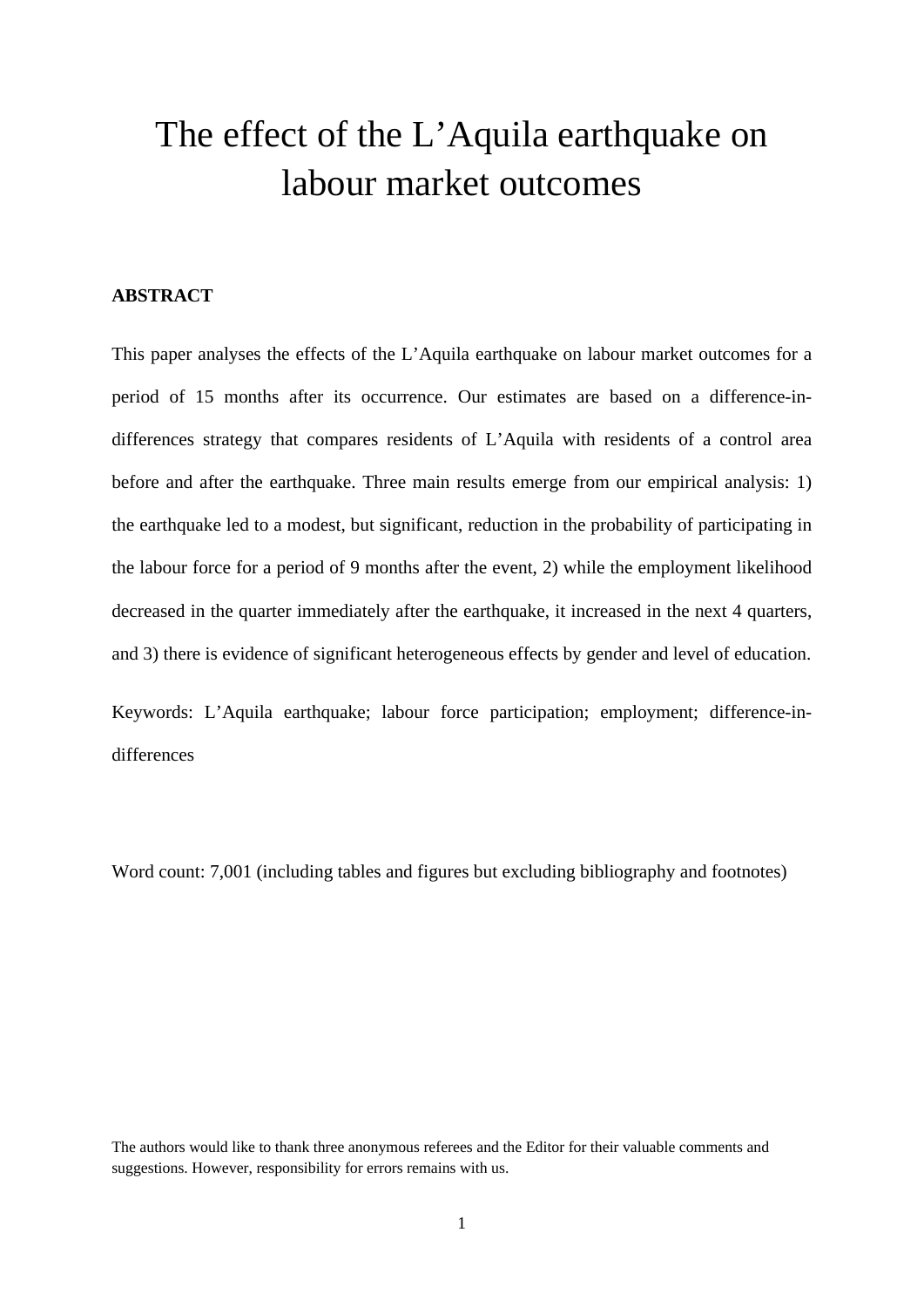#### **1. Introduction**

On April 6<sup>th</sup> 2009 central Italy was struck by a severe earthquake measuring up to 8-9 on the MCS (Mercalli-Cancani-Sieberg) scale. Its epicentre was near L'Aquila, the capital of the Abruzzi region, which is situated about 70 miles northeast of Rome. The earthquake killed 309 people, which makes it the deadliest [earthquake](http://en.wikipedia.org/wiki/List_of_earthquakes_in_Italy) to hit Italy since the 1980 [Irpinia](http://en.wikipedia.org/wiki/1980_Irpinia_earthquake) [earthquake.](http://en.wikipedia.org/wiki/1980_Irpinia_earthquake) In addition to this, as reported by Masi (2009), it injured about 1,600 people and rendered more than 65,000 people homeless. Thousands of buildings and infrastructure were seriously damaged or destroyed. The historical centre of the city of L'Aquila, which hosts numerous public offices, a university campus and several medieval buildings and churches, was especially hit hard. More than 2,000 firms were forced to close their business while others remained operational in business but suffered major damages because of the loss of stocks, tools and machinery. The economic damage caused by the L'Aquila earthquake is estimated to be approximately 540 million euro (Commissariato delegato per la ricostruzione in Abruzzo, 2011).

Not only did the press, media and the international community show great interest in L'Aquila in the days immediately following the earthquake, but further attention was paid to the situation in L'Aquila in July 2009 during the G8 summit. Indeed, following the natural disaster, the Italian government decided to move the location of the 35<sup>th</sup> G8 summit from the Sardinian city of La Maddalena to L'Aquila.

This paper uses Labour Force Survey (LFS) individual-level data recently released by the Italian Institute of Statistics (ISTAT), in which information is for the first time available at provincial level: information was previously available only at regional level. The paper examines the effects of the L'Aquila earthquake on labour market outcomes for a period of 15 months after the event. Policymakers who are assessing economic recovery in L'Aquila and those who are concerned about how to deal with future disasters need to be aware how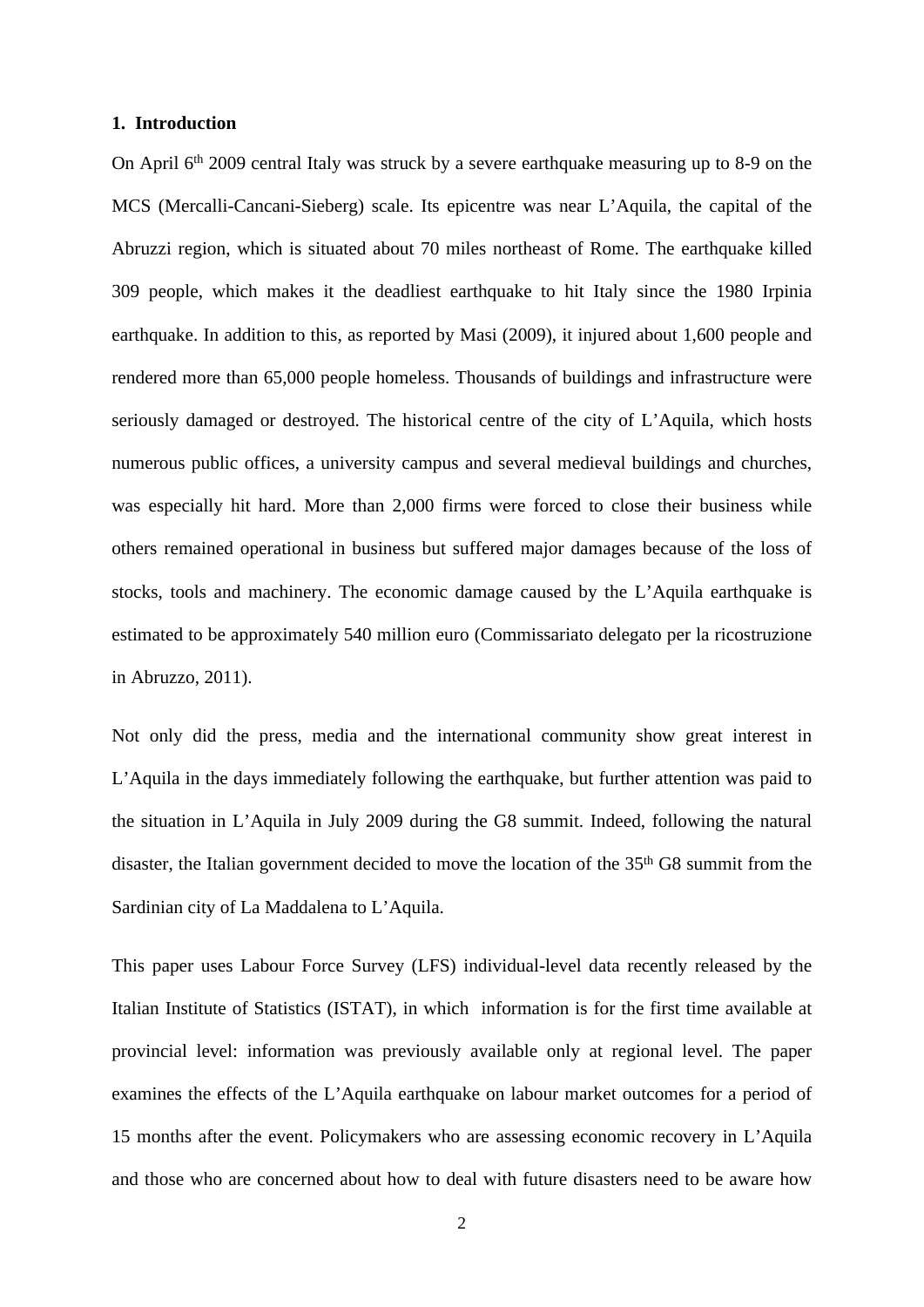the earthquake impacted various aspects of the local economy, including the local labour force and local employment levels. Our estimates are based on a difference-in-differences (DiD) strategy which compares residents of L'Aquila with residents of a control area before and after the earthquake.

Our work adds to previous research on the economic impact of natural disasters in two main aspects. First, although there are many studies on this topic, to the best of our knowledge, this is the first one focusing on a European country. This is not surprising as Europe is significantly less exposed to natural catastrophes than other areas of the world. For instance, Jones (1981) argues that in Asia the probability of dying in a seismic disaster is about 30 times higher than in Europe. More recently, Cavallo and Noy (2009) report that between 1970 and 2008 approximately 99% of individuals affected by natural disasters lived in the Asia-Pacific region, Latin America, the Caribbean or Africa. Second, unlike much of the prior literature that has used area-level data to analyse the economic consequences of natural disasters, this is one of the few studies relying on individual-level data. This allows us to examine the effect of the earthquake on labour market outcomes controlling for a number of demographic characteristics. Another advantage of employing individual-level data is that it enables us to examine whether the earthquake had a differential impact across important subgroups of the population.

One concern with this type of analysis is sample selection. Since natural disasters typically lead to short- and long-distance migration of the affected population, there is the risk that the sample drawn from the hit area in the aftermath period may not include evacuees. However, ISTAT, which is responsible for the administration of the Italian LFS, has ensured that the samples collected from L'Aquila in the months immediately after the earthquake are comparable with those collected in the months preceding the natural disaster (see ISTAT press release, March 24th 2010). ISTAT employees were able to contact a large majority of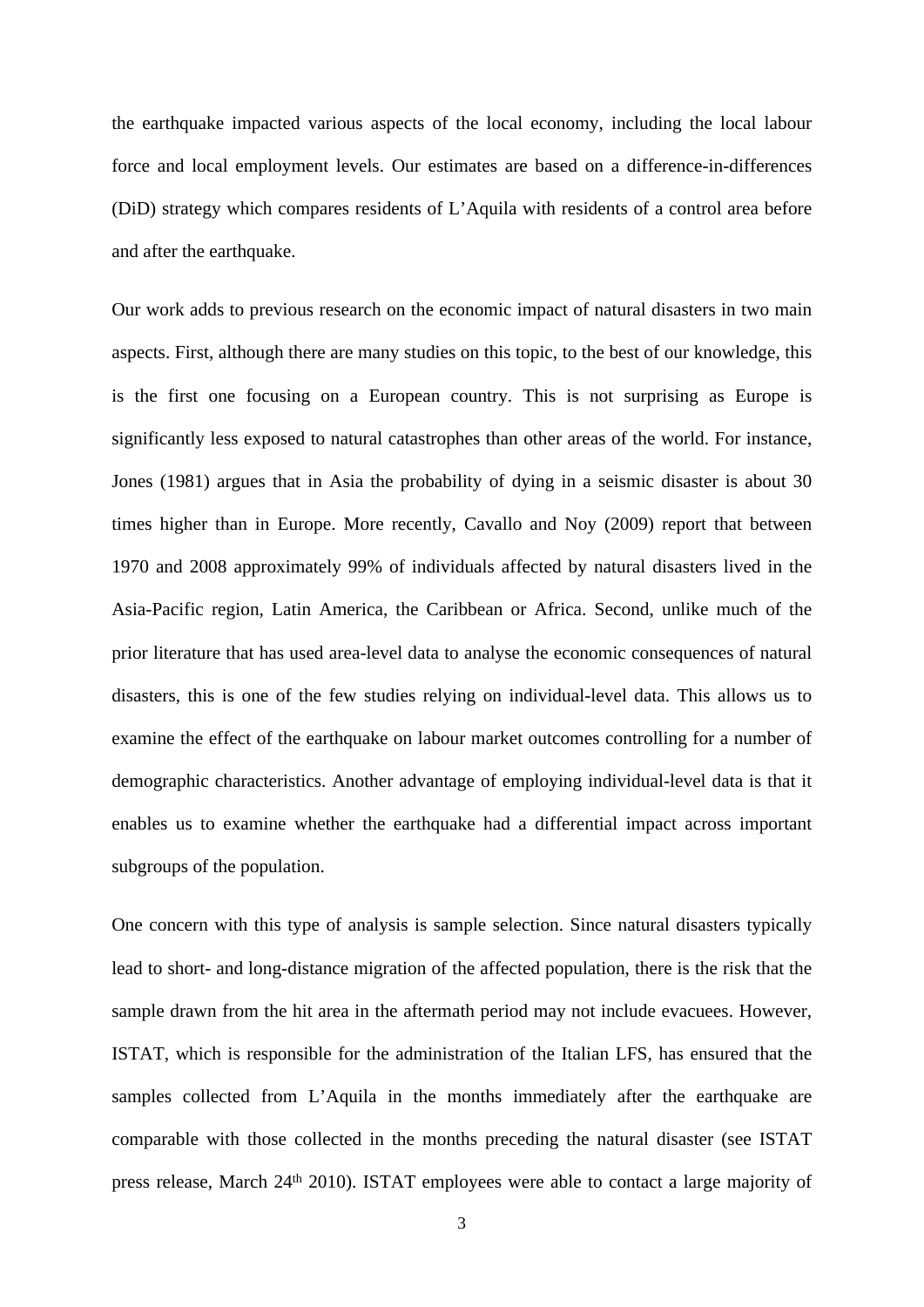those individuals who were displaced from their homes as a result of the earthquake. This is also supported by the observation that, as shown in the Appendix, the average characteristics of residents of L'Aquila before and after the earthquake are found to be similar in the dataset.

Our empirical analysis delivers three main results. First, the L'Aquila earthquake reduced the probability of participating in the labour force for a period of 9 months after the event. Second, while the earthquake had no overall significant impact on the employment likelihood, significant opposing effects occurred over time. While the employment likelihood decreased in the quarter immediately after the earthquake, it increased in the next 4 quarters. Third, there are significant heterogeneous effects by level of education and gender. While the L'Aquila earthquake has worsened the labour market situation for more educated individuals, the opposite occurred for the less educated. Additionally, in the short-term the employment effects of this natural disaster are mostly confined to men.

The remainder of the paper is organized as follows. Section 2 summarises the results of previous empirical work on the economic consequences of natural disasters. Section 3 illustrates pre-earthquake economic conditions in L'Aquila. While Section 4 describes the data and depicts the empirical strategy, estimates are presented and discussed in Section 5. Section 6 concludes.

#### **2. The economics of natural disasters**

Despite much research on natural disasters, there is still substantial debate about their economic effects. Some studies argue that these events may have short-term negative consequences followed by eventual recovery. For example, Belasen and Polachek (2008) find that hurricanes in Florida cause a drop in employment, but this effect dissipates over time. Their finding is, however, called into questioned by other works claiming that natural disasters, especially large scale ones, tend to have a persistent detrimental effect on economic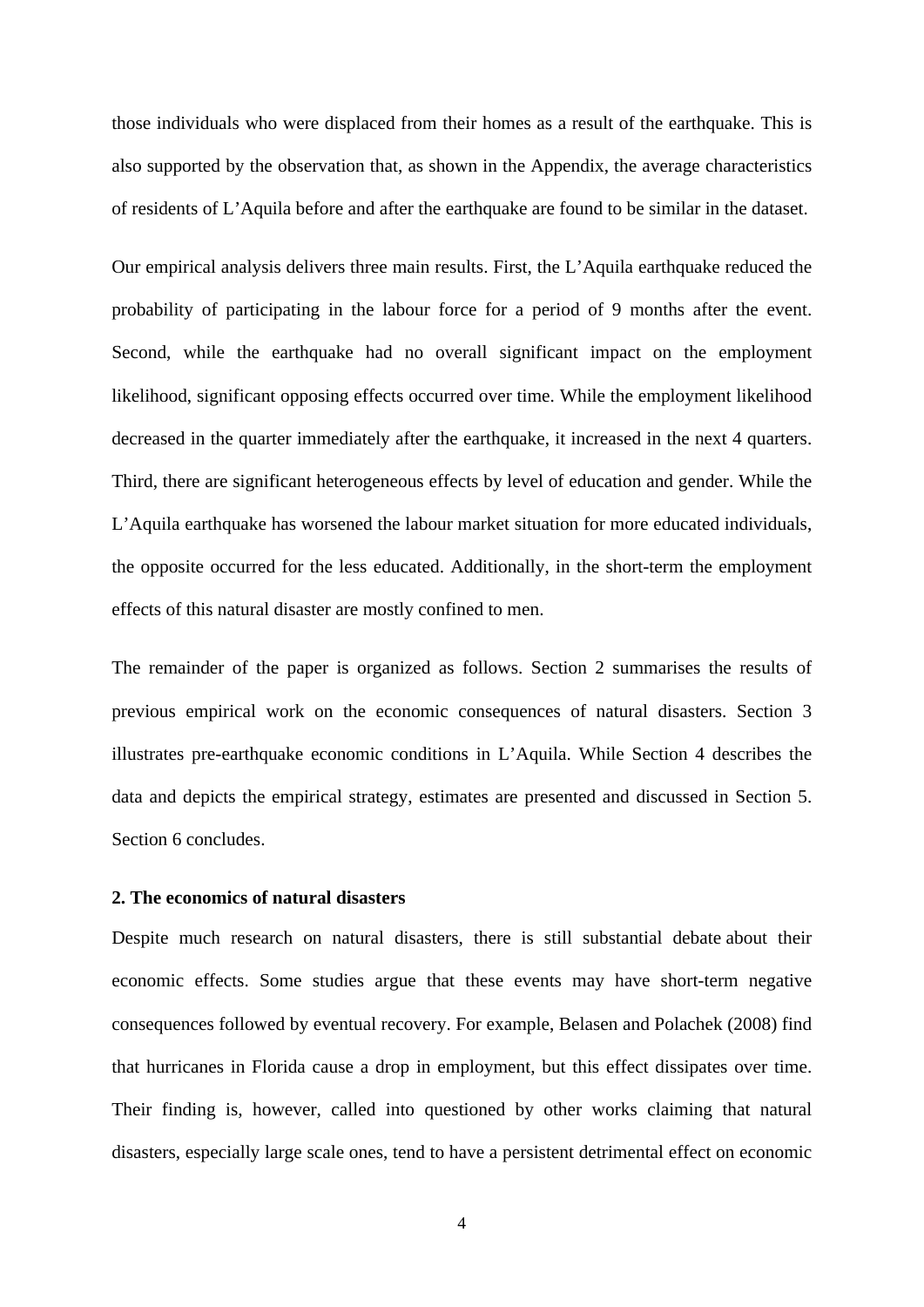activity. Coffman and Noy (2012) show that the economy of the Hawaiian island of Kauai has yet to recover, 18 years after being hit by Hurricane Inki. Cavallo et al. (2010) estimate that large disasters may lead to some 30% drop in output per capita in the affected country 10 years after their occurrence. This long-term adverse effect can be triggered by several factors. Companies and individuals may not be willing to invest in the affected area if they perceive that this may be hit again by similar environmental shocks. Additionally, natural disasters may determine a significant exodus of individuals from the affected area with negative consequences on the local economy**.** Noy (2012) shows that in July 2011, 6 years after Hurricane Katrina, the population of New Orleans was 21% lower than the week before this disaster. Finally, the permanent decline in the level of output may also be caused by the negative effect of natural disasters on human capital accumulation. Xu (2011) finds that cohorts born after the earthquake that hit Tangshan in 1976 exhibit lower school completion rates than those born before this event.

On the other hand, several studies conclude that natural disasters can actually bring economic benefits to the affected areas. Ewing et al. (2005) conclude that Corpus Christi's labour market improved following Hurricane Bret in August 1999. Ewing and Kruse (2002) show that hurricane recovery activities may lead to a long-run economic improvement of the area. In a seminal paper that uses data from many countries for the 1990-2004 period, Skidmore and Toya (2002) conclude that the frequency of climatic disasters is positively correlated with total factor productivity (TFP) growth and GDP per capita. One explanation for this is that such shocks give firms the opportunity to update capital stock and use new technology (Cuaresma et al., 2008). More generally, it is possible to argue that increased investment in the rebuilding process may provide an important stimulus to the economy.

In an attempt to explain these mixed results, it has been suggested that different types of disasters can have contrasting effects on economic activity. Loayza et al (2009) argue that,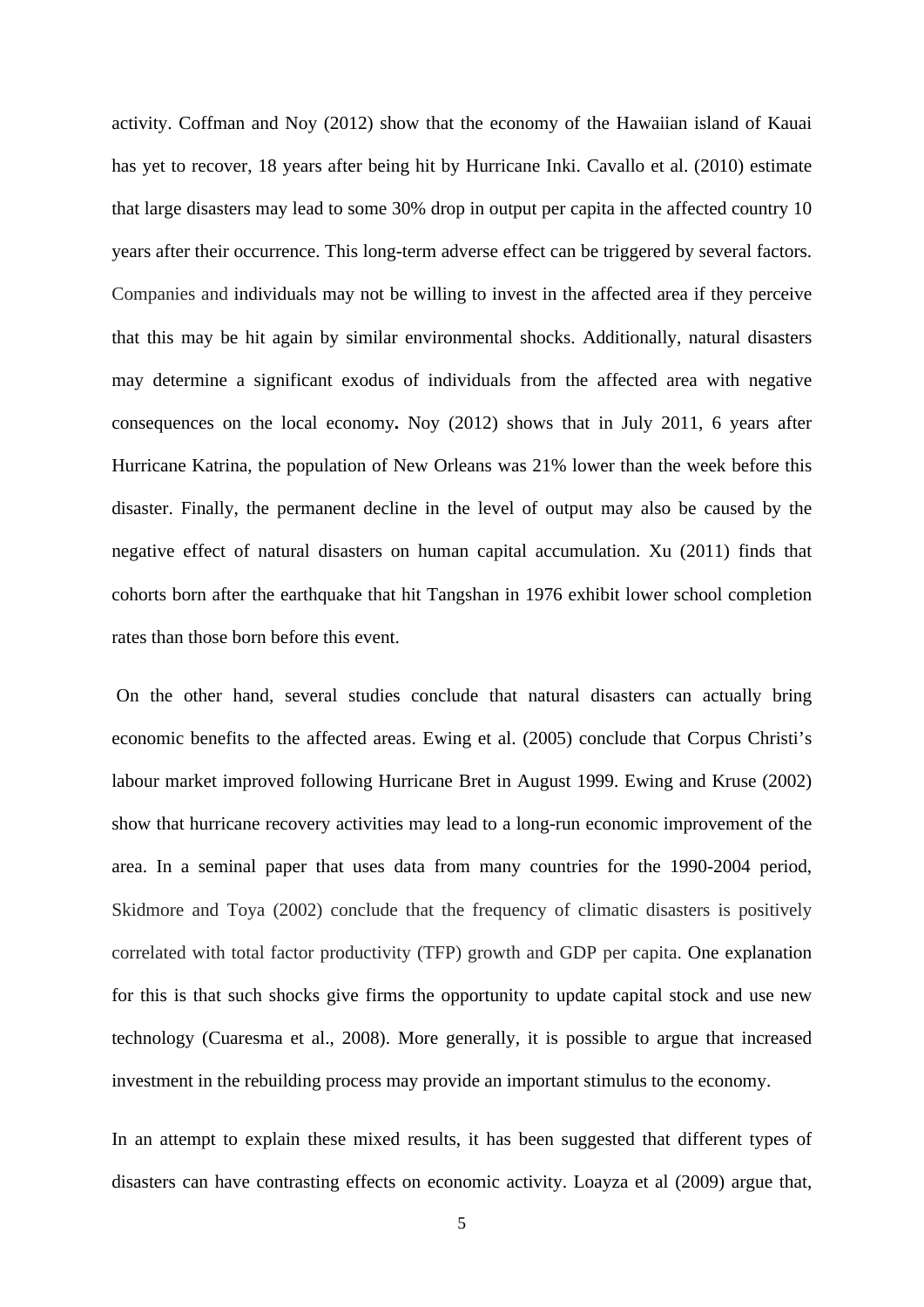while disasters affecting the provision of essential intermediate inputs in production (such as long droughts that destroy agricultural production) may have an adverse effect on economic growth, other environmental shocks mainly causing losses of capital stock (such as earthquakes) may boost the economy. Similarly, Kim (2010) finds that natural disasters may have a differential impact on human capital. While geological disasters may depress human capital investments, climatic disasters may contribute to human capital accumulation.

It should also be borne in mind that several factors may mitigate the negative effects of natural disasters. The level of economic development gives an implicit insurance against these events. This explains why low-income countries are likely to suffer more severe consequences relative to high-income countries. Increases in income allow individuals to take additional precautionary measures to reduce exposure to environmental shocks. Furthermore, low-income countries tend to be relatively specialised in agriculture, which is the sector most affected by natural disasters (Albala-Bertrand, 1993). Low-income countries may also have problems in financing reconstruction, given that their insurance and re-insurance markets are significantly shallower (Noy, 2012) and they are less able to adopt counter-cyclical fiscal policies (Ilzetzki and Végh, 2008).

The institutional framework is another crucial determinant of a nation's vulnerability to natural disasters. Using data from large scale disasters between 1984 and 2004, Raschky (2008) finds that institutional factors such as government stability and investment climate reduce the adverse effects of environmental shocks. Institutions may play an important role in helping nations to cope with natural disasters in both pre and post shock periods. They implement ex-ante disaster management policies (e.g. zoning laws and building codes, early warning systems, construction of preventive measures such as dykes and levees) and ensure that these are enforced. One of the advantages of those regions/areas that are well-prepared to cope with natural disasters is that their residents are less likely to be displaced by these events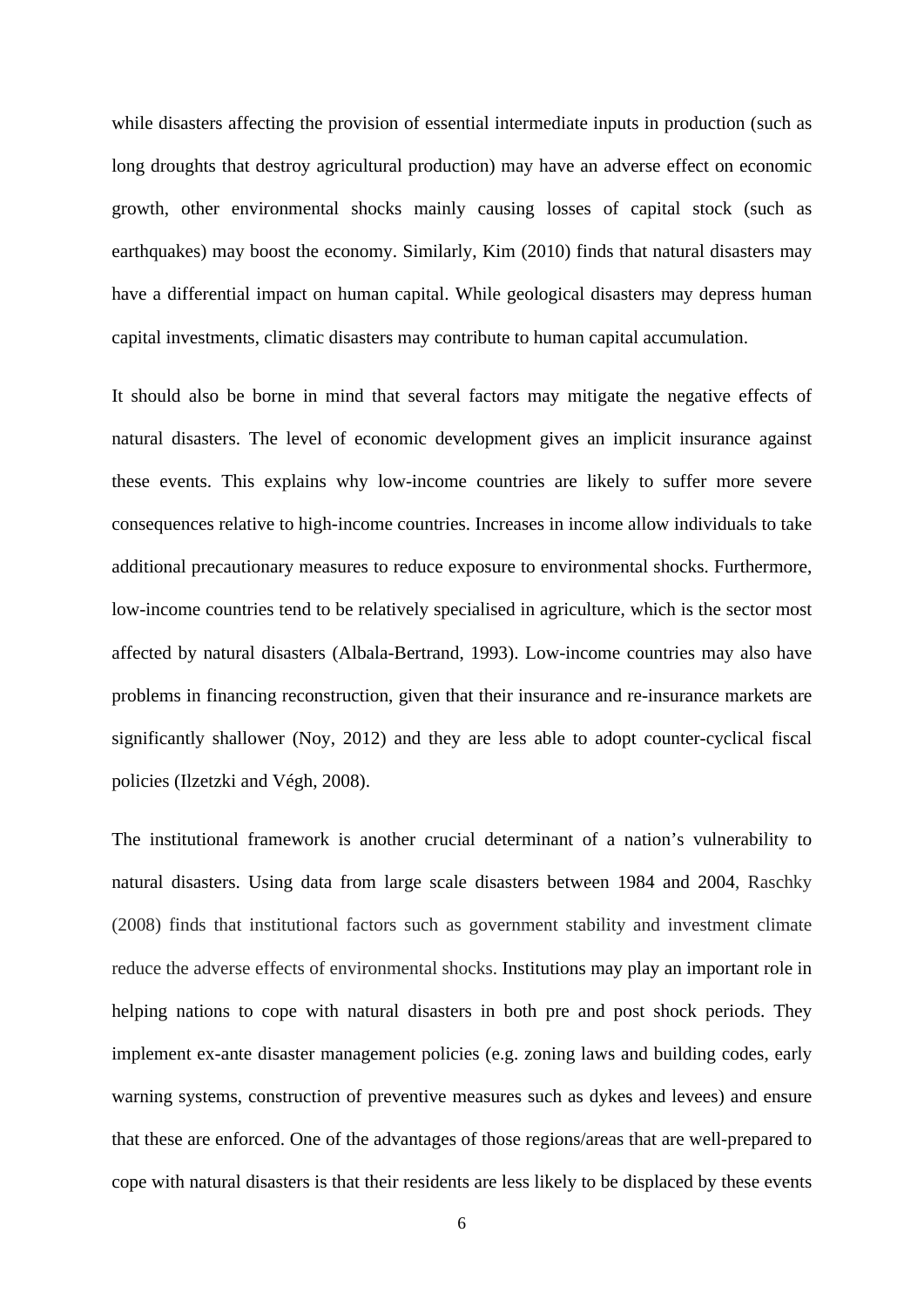(Martin, 2012), and hence they are less likely to experience unfavourable labour market outcomes ([Karoly](http://130.154.3.8/pubs/authors/k/karoly_lynn_a.html) and [Zissimopoulos,](http://130.154.3.8/pubs/authors/z/zissimopoulos_julie.html) 2010). Furthermore, a good institutional framework also ensures that resources are efficiently allocated in the process of reconstruction. In a recent work, Cheong (2011) emphasizes the importance of central government involvement in the distribution of disaster compensation following the Hebei Spirit oil spill in Korea in December 2007. Given the larger organizational and financial resources of the central government relative to local governments, the former is more prepared to deal with the compensation procedure and file claims than the latter ones.

Finally, a well-developed financial sector may insulate nations from environmental shocks. It ensures that projects in risky locations are not financed and that, in general, more stringent safety standards are applied. Toya and Skidmore (2007) finds empirical support for this argument as they conclude that financial development is inversely correlated to economic damage caused by natural disasters.

#### **3. The economy of L'Aquila before the earthquake**

The earthquake has the potential to have aggravated the economic problems of L'Aquila, which had already been experiencing a decline in output growth since 2000. According to ISTAT figures, while the province of L'Aquila showed an average annual real value added growth rate of 0.4% between 1996 and 2000, this figure dropped to 0.1% between 2001 and 2007. In the latter period, not only was the economic performance of L'Aquila worse than the national average (Italian average annual real value added growth rate was 1.1%), but it was also lower relative to that exhibited by the other provinces of the Abruzzi region. This meant that, while in 1995 L'Aquila was the richest province of Abruzzi in terms of per capita GDP, by 2007 it had become the poorest one. The economic decline of L'Aquila can largely be attributed to the process of deindustrialisation and to the closure of several large firms,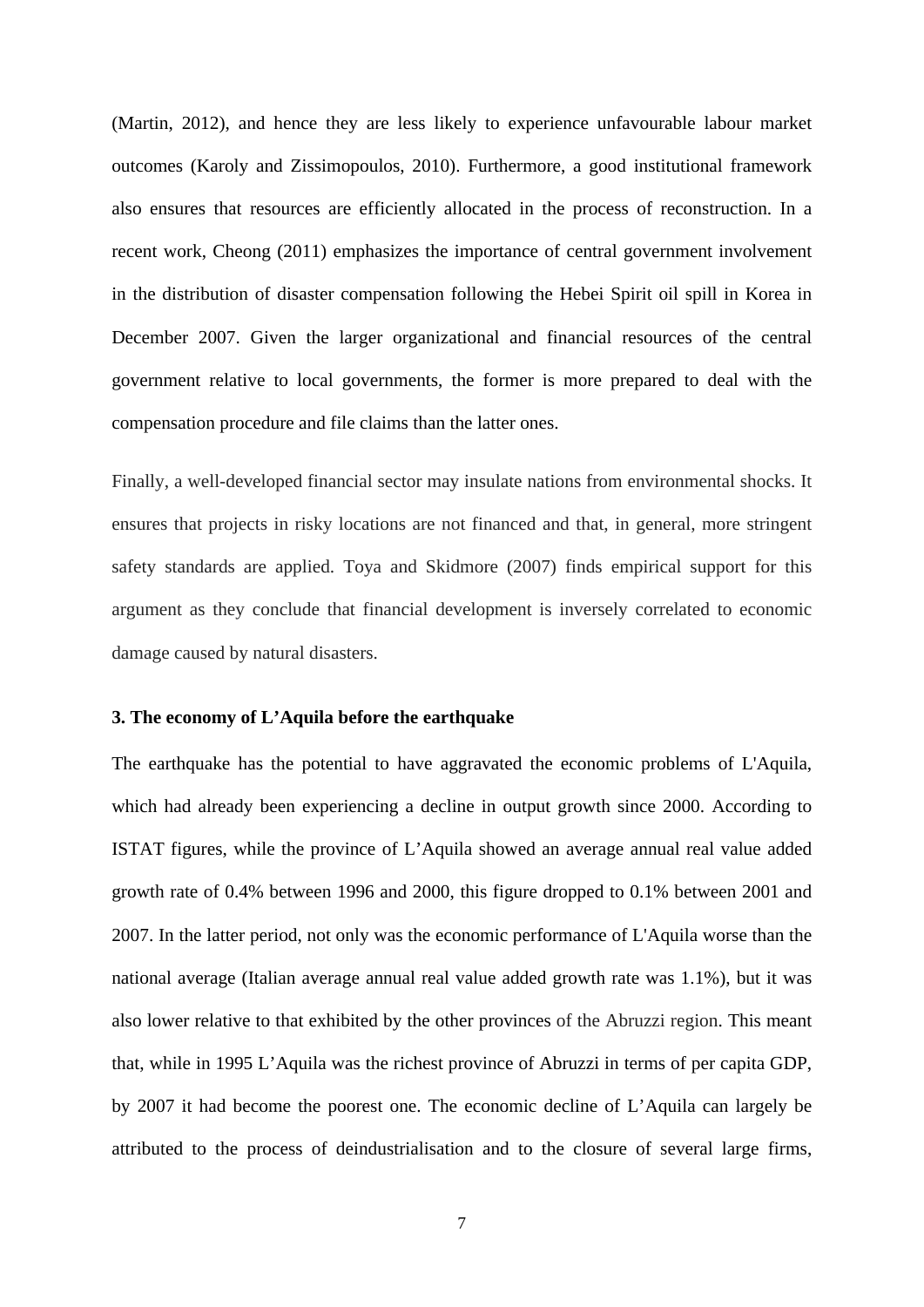especially in the telecommunication and electronic sectors (Mauro, 2009). This slowdown in the economy led to a deterioration in the labour market, with the unemployment rate reaching 7.7% in 2007 (the corresponding figure for Italy as a whole was 6.1%).

The reduction in manufacturing output levels has however been at least partially replaced by growth in the service sector. Two issues are worth mentioning in this context. First, many individuals who lost their job because of deindustrialisation have opened small businesses in the city centre attempting to satisfy the needs of a large pool of customers represented by the students of the University of L'Aquila (Abruzzo24ore.tv, 2012). Before the earthquake, approximately 27,000 students were enrolled at this University and a significant proportion of them were not originally from L'Aquila, therefore needing a larger number of services including accommodation. To emphasise the relative importance of students within the economy of L'Aquila, it has been estimated that the annual turnover generated by them was 90 million euro, which represented about 6% of the income produced by the city of L'Aquila in 2008 (Cavallaro, 2011). Second, the tourism sector experienced an upswing in the years before the earthquake. In 2008, hotels, restaurants and similar establishments accounted for 7.3% of total firms in L'Aquila (Ajassa, 2009). This figure is higher than the corresponding Italian national average and is even higher than that in some other Italian cities known for their art and culture. This expansion was made possible through the significant promotion of skiing facilities available in the Abruzzi (for instance, Campo Imperatore) and by encouraging tourists to visit medieval buildings and churches located in L'Aquila's historical centre.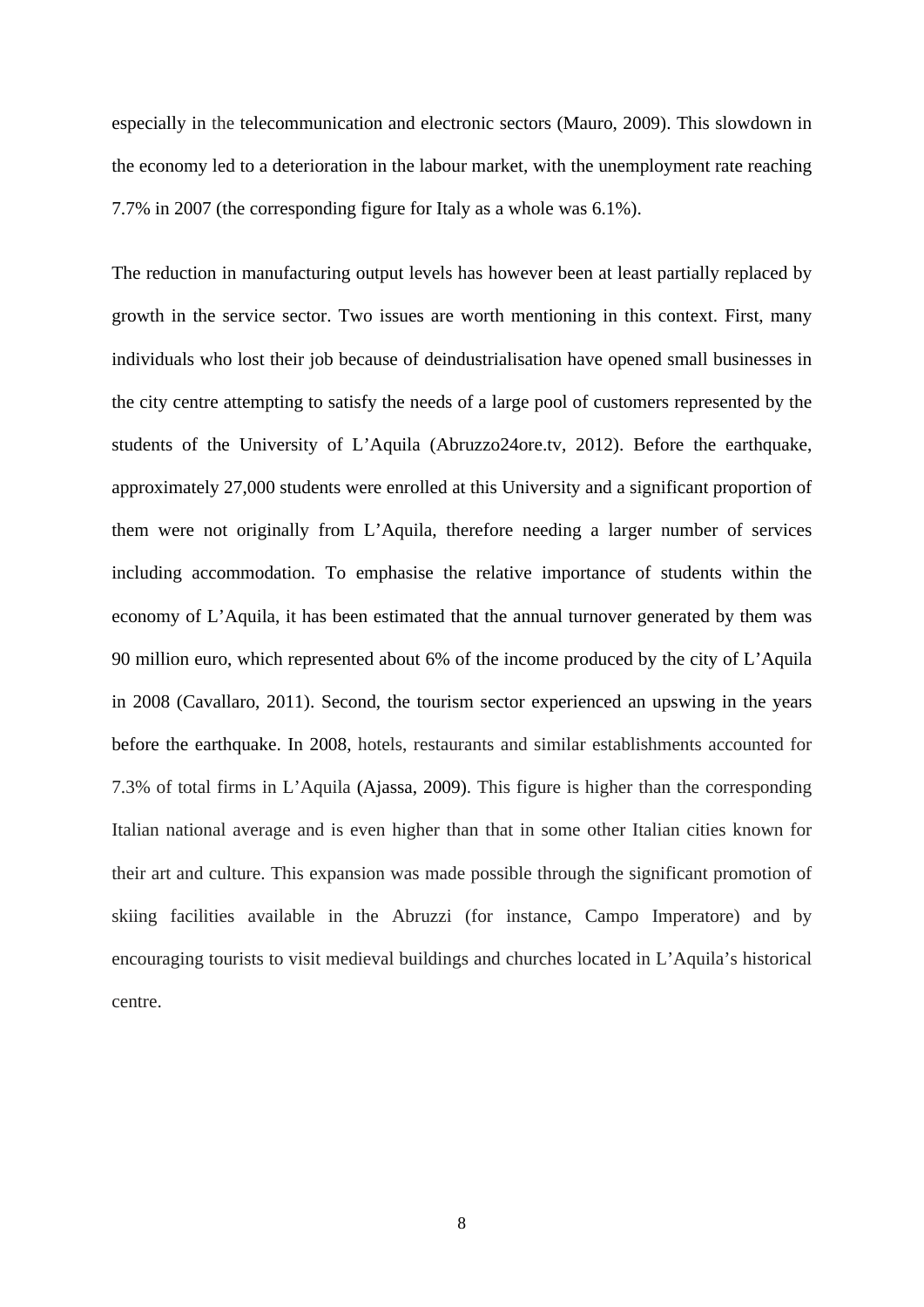#### **4. Data and Methodology**

To examine the effects of the L'Aquila earthquake on labour market outcomes, we use data from 6 waves of the LFS, a quarterly survey of about 77,000 Italian households conducted by the ISTAT. Whilst the first of these waves (i.e. first quarter of 2009) covers the period before the L'Aquila earthquake, the other 5 waves (i.e. second, third and fourth quarters of 2009 and first and second quarters of 2010) refer to the period after this earthquake. Unfortunately, there are no other waves of this survey containing information at provincial level and referring to the pre-earthquake period.

To estimate the effects of the L'Aquila earthquake on labour market outcomes, a DiD approach is employed. There are two main reasons for choosing this technique over others (e.g. propensity score matching (PSM) or a combination of PSM and DiD). First, our choice is determined by data availability considerations. For instance, the small size of our dataset in the pre-earthquake period<sup>1</sup> does not make it particularly well suited for PSM methods. Second, in contrast to PSM that controls only for observable covariates, the DiD in effect accounts for the impact of both observable and unobservable characteristics.

Two indicators for labour market outcomes are used: the probability of participating in the labour force and the likelihood of being in employment. Following the ISTAT definition, our attention is focused on individuals aged between 15 and 64.

<sup>&</sup>lt;sup>1</sup> Given the small number of observations for residents of L'Aquila in the pre-earthquake period it would be difficult to find matches and one cannot really afford to lose any of these observations. In fact, as argued by Bryson et al. (2002), a fundamental requirement for the applicability of matching lies in the availability of variables observed before the intervention occurs.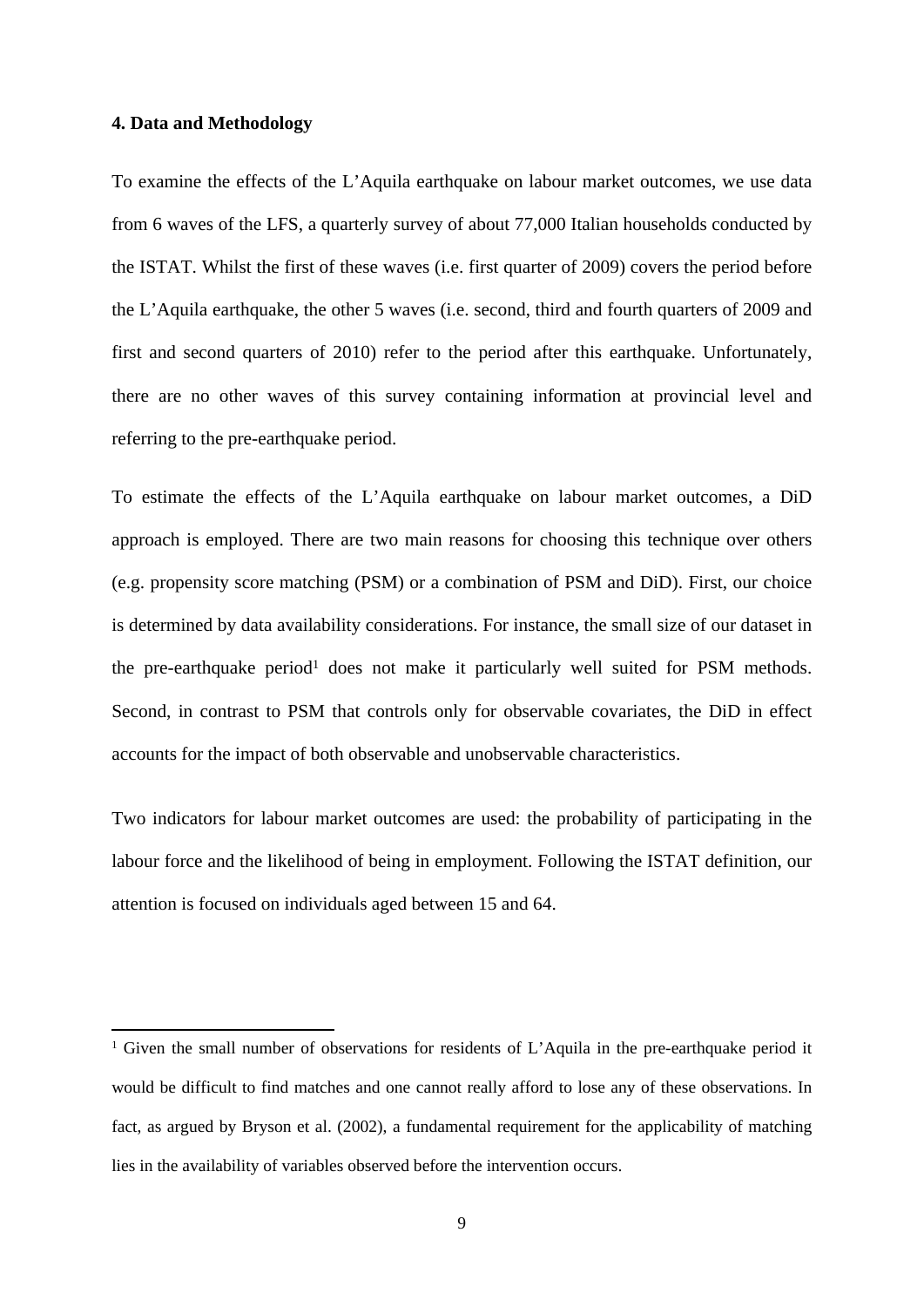While  $Y_{Aquila}^{After}$  denotes the probability of labour force participation (1, otherwise 0) or employment likelihood (1, otherwise 0) for an individual in L'Aquila after the earthquake, denotes the same probability of labour force participation or employment likelihood in *Before YAquila* L'Aquila before the earthquake. The difference  $(Y_{Aquila}^{After} - Y_{Aquila}^{Before})$  is then an estimator of the effect of the earthquake. However, this estimator is confounded to the extent that it also picks up the effect of other factors, influencing our indicators of labour market outcomes, which were changing at the same time as the earthquake. In an attempt to correct for this, we contrast this difference with the difference between the probability of participating in the labour force, or employment likelihood, before and after the earthquake in an appropriate control area that was plausibly uninfluenced by this natural disaster. The choice of this comparison area is crucial as it should capture counterfactual trends in the probability of labour force participation, or employment likelihood, in the absence of the earthquake. Although the choice of the counterfactual is, by definition, not testable as it involves unobserved scenarios, we argue that the province of Perugia constitutes a suitable control area in light of the following six considerations:

1) *Both Perugia and L'Aquila are capitals of regions*. While Perugia is the capital of Umbria, L'Aquila is the capital of Abruzzi. This means that they both host regional governments' offices in addition to provincial and municipal ones. This suggests that, although data on the proportion of workers in the public sector are not available, one would expect this figure to be similar in the two provinces.

2) *Both Perugia and L'Aquila have a university campus attracting a considerable number of students*. This means that in both provinces a significant proportion of the population is made up of university students. Our dataset shows that, in the first quarter of 2009, the proportion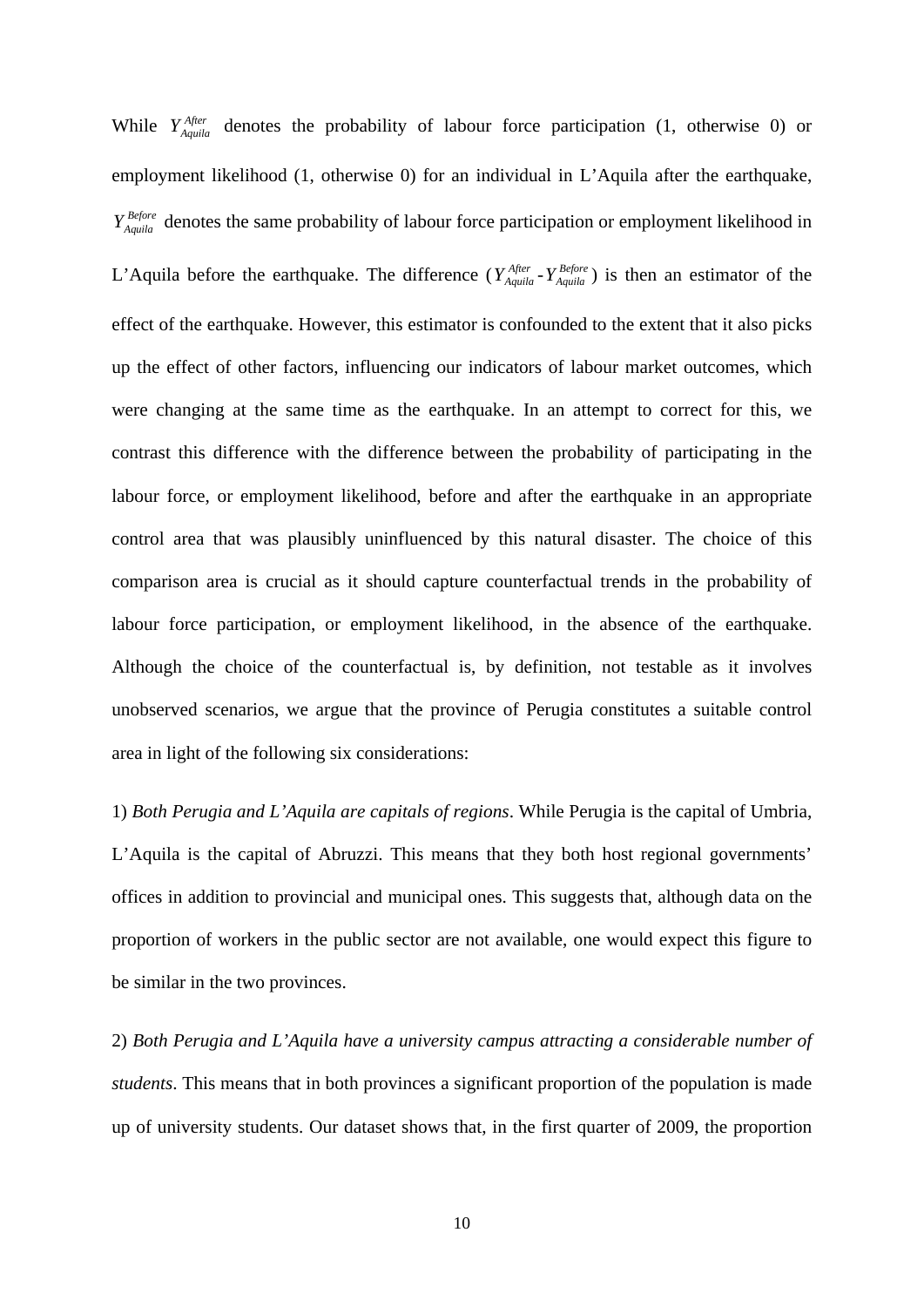of university students among people aged between 15 and 64 in L'Aquila was 6.9%, while the corresponding figure for Perugia was 4.9%.

3) *The provinces of Perugia and L'Aquila are geographically close, but not adjacent*, as shown in Figure 1. Marchand (2012) suggests that it is good practice to avoid control areas directly bordering the target area, as it is important to create a buffer between the treatment and comparison groups to reduce spillover effects. This consideration is reinforced by the findings of a recent study by McComb et al. (2011). These authors argue that in the aftermath of natural disasters, output in adjacent unaffected regions may actually increase as it provides substitute production capacity and shelter.

#### *Insert Figure 1 about here*

4) *The industry structure was similar across the control and target areas before the earthquake.* According to ISTAT, in 2008 in L'Aquila the proportion of workers employed in the agriculture and fishing sectors was 4.9%, while the corresponding figure in Perugia was 3.9%. The proportions of people working in manufacturing and services were also quite close across these provinces. In 2008 in L'Aquila the proportions of workers employed in manufacturing and services were 29.6% and 65.5% respectively, whereas the corresponding figures in Perugia were 33.1% and 63%. As observed by Korkeamäki and Uusitalo (2009), it is especially important that the control and target areas display a similar industrial composition as this suggests that they are likely to follow the same business cycle.

5) *Time trends were similar in the two areas.* A necessary condition for our DiD strategy to be valid is that in the pre-earthquake period the control and target areas exhibited similar time trends in our indicators of labour market outcomes. If these time trends were similar in the pre-earthquake period, then it is likely that they would have been similar in the postearthquake period if L'Aquila had not been hit by the earthquake. Unfortunately, our dataset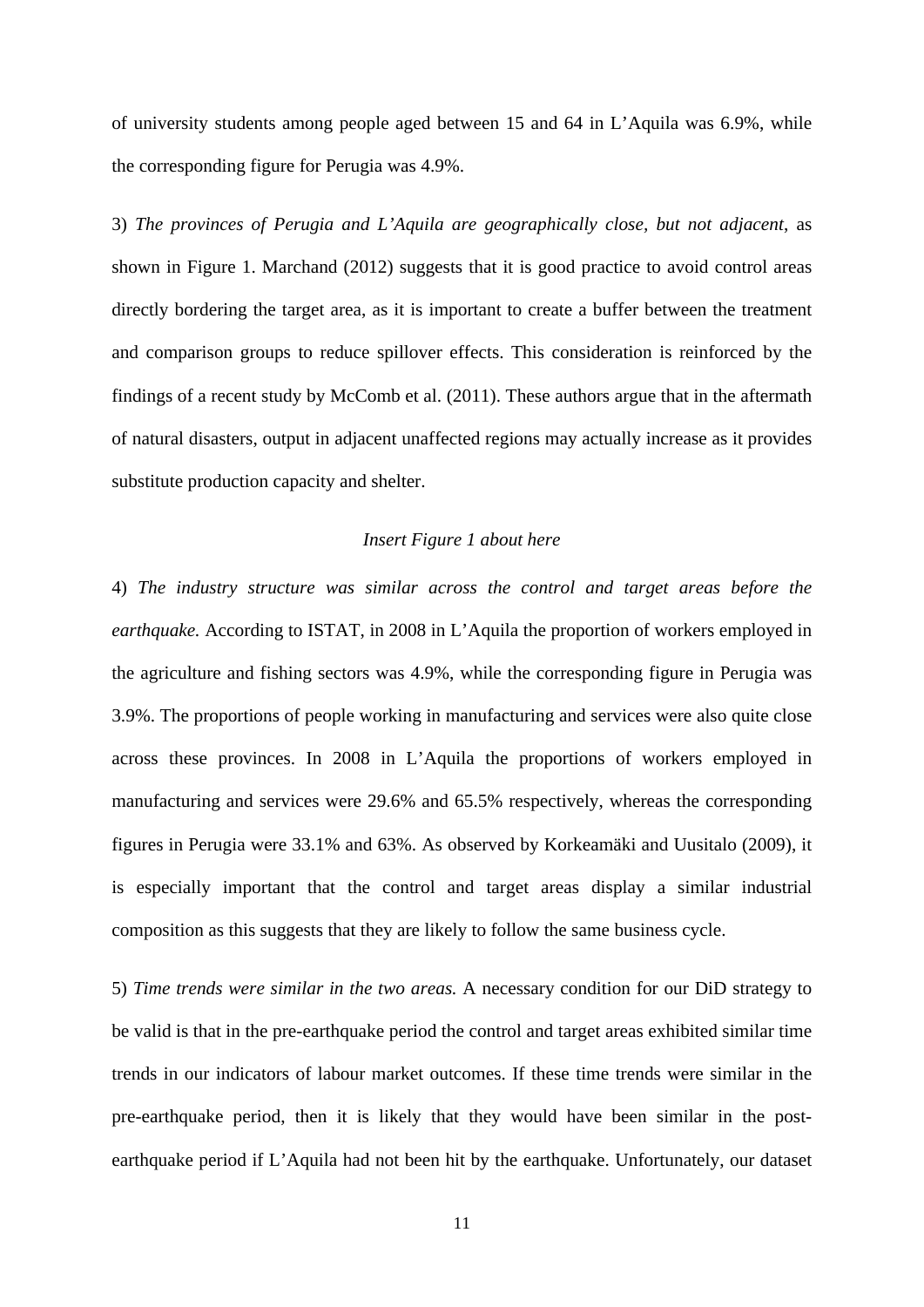cannot be used to test the validity of this assumption since, as mentioned above, only one wave of the LFS before the earthquake is available. Because of these data availability issues, the only way to test this assumption is to employ ISTAT annual provincial aggregate data on labour force participation and employment rate between 2004 and 2008 (these data can be downloaded from <http://www.istat.it> ). Data before 2003 are not comparable with later years because of a change in the methodology used by the ISTAT to calculate labour market indicators. Additionally, quarterly data for this period are unavailable. Figure 2 shows that between 2004 and 2008 the movements of labour force participation and employment rate in L'Aquila followed quite closely those observed in Perugia. This similarity is reassuring as it suggests the DiD assumption of parallel trends in the absence of treatment is met. At this point, it is worth emphasizing that the DiD approach does not require that the level of the outcome variable is similar across the target and control areas. All that is required is that the time trend is similar in the pre-treatment period (Dorsett, 2005).

#### *Insert Figure 2 about here*

Although Figure 2 provides visual evidence that in the pre-earthquake period time trends in labour force participation and employment rate in the target and control areas were similar, this can be formally tested by employing an approach followed by Görlitz (2010). Using annual data for the 2004-2008 period, the difference in each of our two labour market indicators between L'Aquila and Perugia is first computed, and then this is regressed against a constant and a linear time trend. Because the coefficient on the linear time trend in both regressions is not statistically significant at the usual confidence levels, we cannot reject the hypothesis that the target and control areas had the same time trends in labour force participation and employment rate before the earthquake.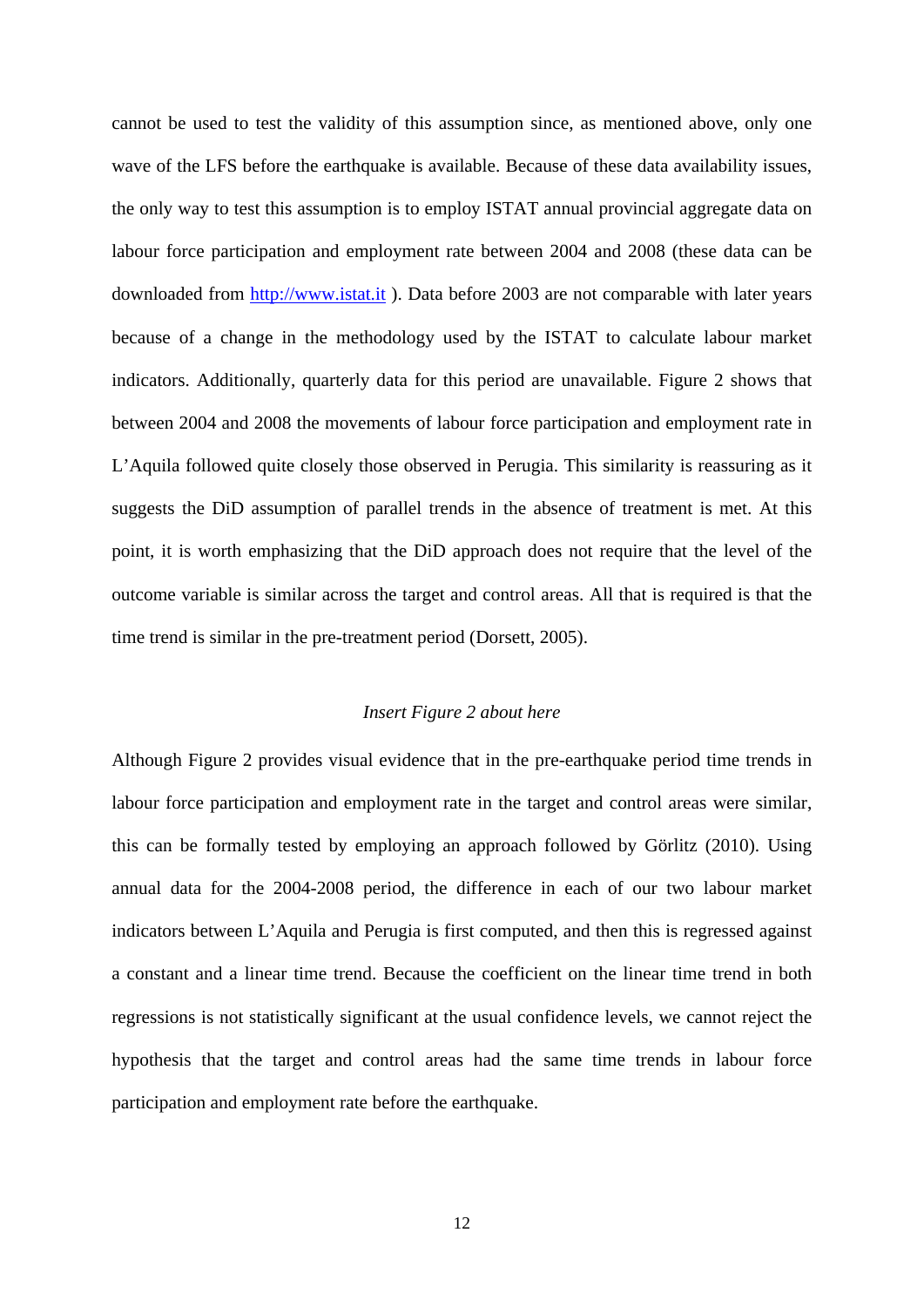6) *Residents of L'Aquila and Perugia had very similar characteristics before the earthquake.* Table 1 shows mean equality tests for several variables using data for the first quarter of 2009. From this Table one can observe that no statistically significant differences for all our control variables were found between residents of the target and control areas in the preearthquake period.

#### *Insert Table 1 about here*

We can denote the second difference by  $(Y_{Perugia}^{After} - Y_{Perugia}^{Before})$ , so that our DiD estimator is  $\delta = ($  $Y_{Aquila}^{After} - Y_{Aquila}^{Before}$   $) - (Y_{Perugia}^{After} - Y_{Perugia}^{Before})$ .

In practice  $\delta$  is estimated using regression analysis. Therefore, in line with the approach employed by Staubli (2011) and Groen and Polivka (2008), we estimate the following regression specification, clustering standard errors at the quarter level to account for withinquarter correlation:

$$
Y_{ik} = \alpha + \beta_1 Treat_{ik} + \delta (Treat_{ik} * Post) + \lambda_t + \gamma_k + X_{ik} \varphi + \varepsilon_{ik}
$$
  
(1)

where  $Y_{ik}$  is the labour market outcome for individual i in quarter t and year k; Treat is a dummy variable for treatment group (1 if the individual resides in L'Aquila, and 0 if the individual resides in Perugia); *Post* is a dummy that takes the value 1 for observations after the earthquake, and 0 otherwise;  $\lambda$  is a quarter fixed effect (the first quarter of 2009 is the omitted quarter);  $\gamma$  is a year fixed effect (2009 is the omitted year); *X* is a vector containing a set of time-varying individual-level covariates (gender, age, aged squared, marital status, presence of at least one child aged less than 6 in the household, education, the interaction of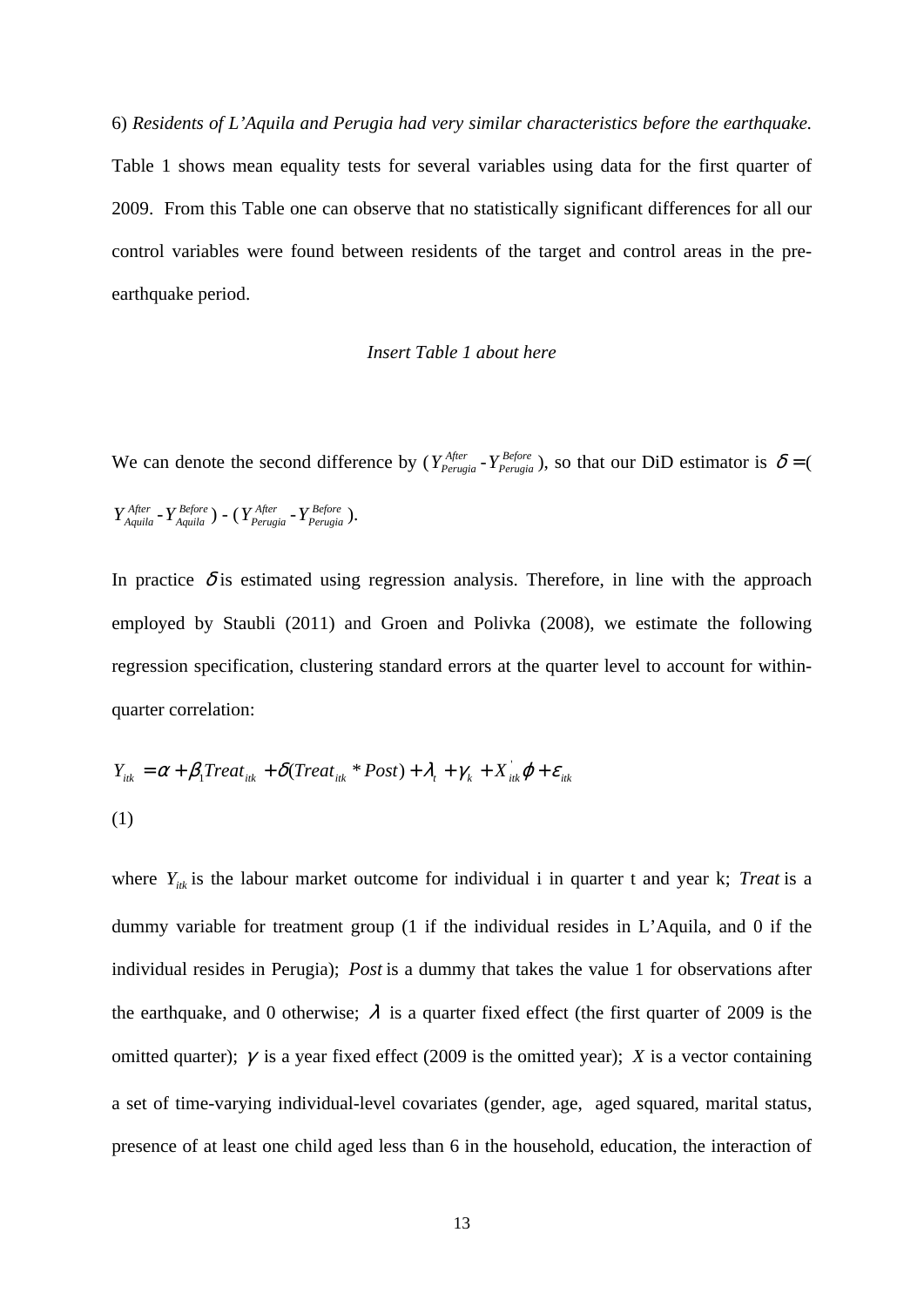gender and marital status and the interaction of gender and presence of at least one child aged less than 6 in the household) and  $\varepsilon$  is an error term. The coefficient of interest,  $\delta$ , identifies the (average) effect of the earthquake on the probability of participating in the labour force or the probability of being employed among residents in the province of L'Aquila in the postearthquake period relative to those outcomes for residents in the province of Perugia. The key identifying assumption is that residents of the target area would have experienced the same labour market outcomes as residents of the control area in the absence of the earthquake, after conditioning on observables.

In order to investigate whether the effect of the earthquake varies over time, we loosen up our regression model by replacing *Post* with a series of dummies for each quarter. Hence we have:

$$
Y_{ik} = \alpha + \beta_1 Treat_{ik} + \delta_1 (Treat_{ik} * Q_{2-2009}) + \delta_2 (Treat_{ik} * Q_{3-2009}) + \delta_3 (Treat_{ik} * Q_{4-2009}) + + \delta_4 (Treat_{ik} * Q_{1-2010}) + \delta_5 (Treat_{ik} * Q_{2-2010}) + \lambda_t + \gamma_k + X_{ik}^{\dagger} \varphi + \varepsilon_{ik}
$$
\n(2)

where *Q*<sup>2</sup>−<sup>2009</sup> is a dummy that takes the value 1 for second-quarter observations in 2009, and 0 otherwise;  $Q_{3-2009}$  is a dummy that takes the value 1 for third-quarter observations in 2009, and 0 otherwise;  $Q_{4-2009}$  is a dummy that takes the value 1 for fourth-quarter observations in 2009, and 0 otherwise;  $Q_{1-2010}$  is a dummy that takes the value 1 for first-quarter observations in 2010, and 0 otherwise; and  $Q_{2-2010}$  is a dummy that takes the value 1 for second-quarter observations in 2010, and 0 otherwise.

We estimate Equations (1) and (2) using a linear model, irrespective of the fact that both our outcome measures are binary. As noted by Falck et al. (2010), not only is the linear probability framework more robust to mis-specifications, but it also allows us to estimate the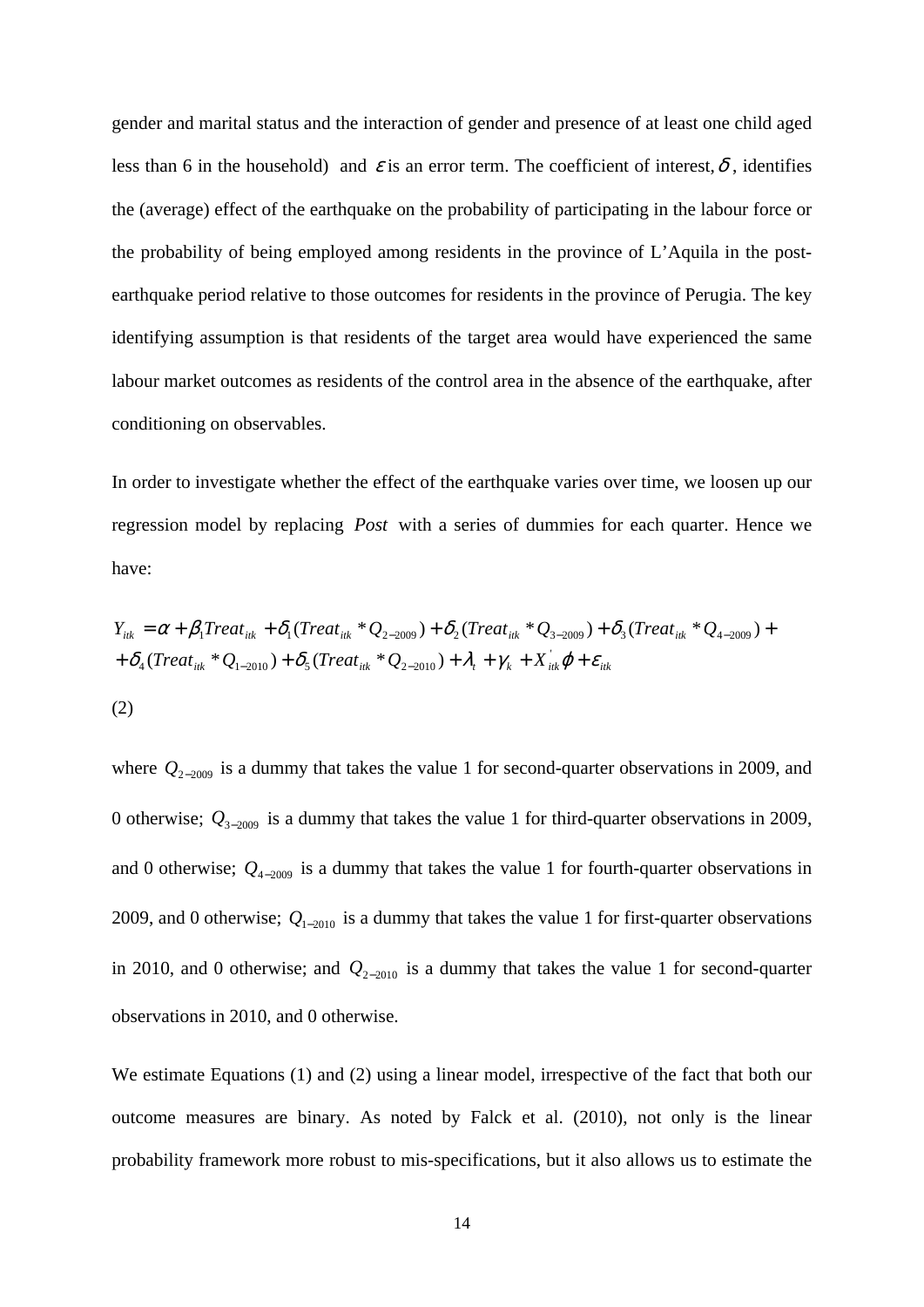parameter of interest directly. Whereas in linear models the interpretation of the coefficient of the interaction between two variables is straightforward, this does not hold in non-linear models (Ai and Norton, 2003). Furthermore, as pointed out by Angrist (2001), the problem of causal inference does not significantly differ between limited dependent variables and continuous outcomes. This means that if there are no covariates or the covariates are sparse and discrete, then linear models can be used to estimate models with limited dependent variables as well as models with other types of dependent variables.

Our analysis is accompanied by two caveats**.** The first concern is that not all the municipalities of the province of L'Aquila were affected by the earthquake. However, in our dataset, given that information is only available at provincial level and not at municipality level, we are forced to assume that our "treatment group" is all individuals residing in the province of L'Aquila. Though this is not ideal, the following arguments suggest that it is a reasonable approximation.

In the aftermath of the natural disaster, the Italian Department of Civil Protection made a list of those municipalities which were severely affected by the earthquake - defined as a magnitude 6 or greater on the MCS scale. This list, which initially included 37 municipalities of the province of L'Aquila (including the municipality of L'Aquila), has grown over time and currently comprises 46 of them. In 2008, the year before the earthquake, the proportion of individuals residing in these municipalities accounted for approximately 51% of the total population of the province of L'Aquila. The Italian Department of Civil Protection also came up with a second list of municipalities significantly affected by the earthquake, though the registered magnitude was lower than 6 on the MCS scale. This list comprises 12 municipalities of the province of L'Aquila, whose residents in 2008 accounted for more than 24% of the total population of the province of L'Aquila.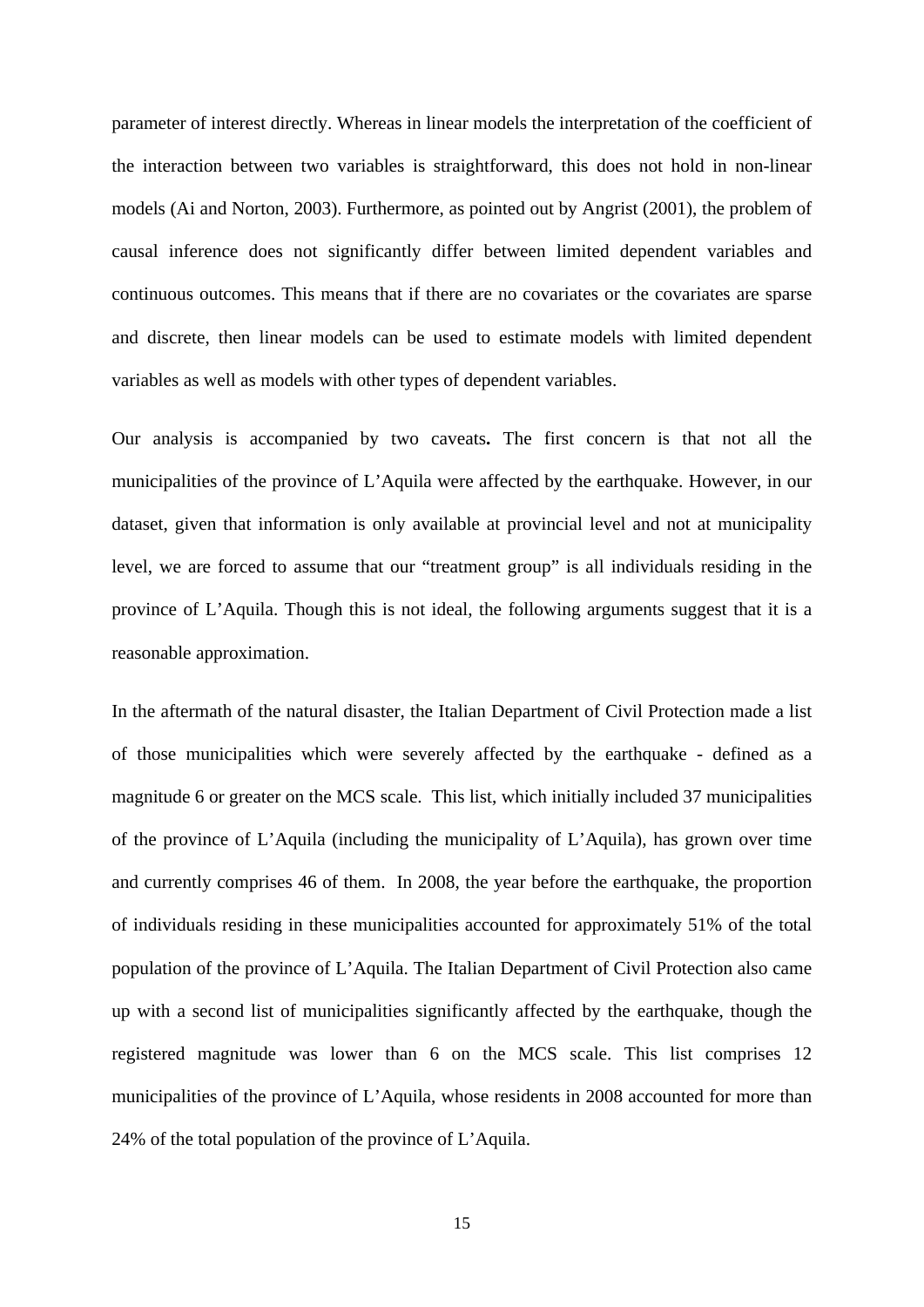Our second concern is that few municipalities of the province of Perugia were hit by an earthquake in 1997. However, such a natural disaster, whose intensity was lower relative to the L'Aquila earthquake, is unlikely to have had any long-lasting effects on the Perugia's economy. To start with, only about 14% of its residents were affected by this earthquake. Additionally, the data given by the Osservatorio sulla ricostruzione (see [http://osservatorioricostruzione.regione.umbria.it\)](http://osservatorioricostruzione.regione.umbria.it) provide support for the proposition that the economy was able to recover just a few years after the earthquake.

#### **5. Empirical Results**

Table 2 reports DiD estimates of the effect of the L'Aquila earthquake on the probability of being in the labour force. Column (1), which presents estimates from a specification that does not include control variables, suggests that the L'Aquila earthquake is associated with a 1.2 percentage point drop in the probability of participating in the labour force, though our DiD coefficient is not statistically significant at the usual confidence levels. However, this basic specification does not account for the possibility that characteristics of residents of L'Aquila and Perugia vary over time, and that these characteristics can be correlated with labour force participation. Therefore, in Column (2) we control for a number of individual-level demographic attributes. These additional variables considerably improve the fit of the model and show a plausible pattern of results. The likelihood of being in the labour force is greater among males, older and higher-educated individuals. Not surprisingly, the effect of marital status differs by gender- whilst being married increases labour force participation among males, the opposite occurs for females. Moving to the variable of primary interest in this study, one may note that the DiD coefficient still has a negative sign and is now marginally statistically significant. Next, in an attempt to investigate whether the effect of the earthquake on labour force participation varied over time, we loosen up our regression model by replacing our post-earthquake variable with five dummies for the second, third and fourth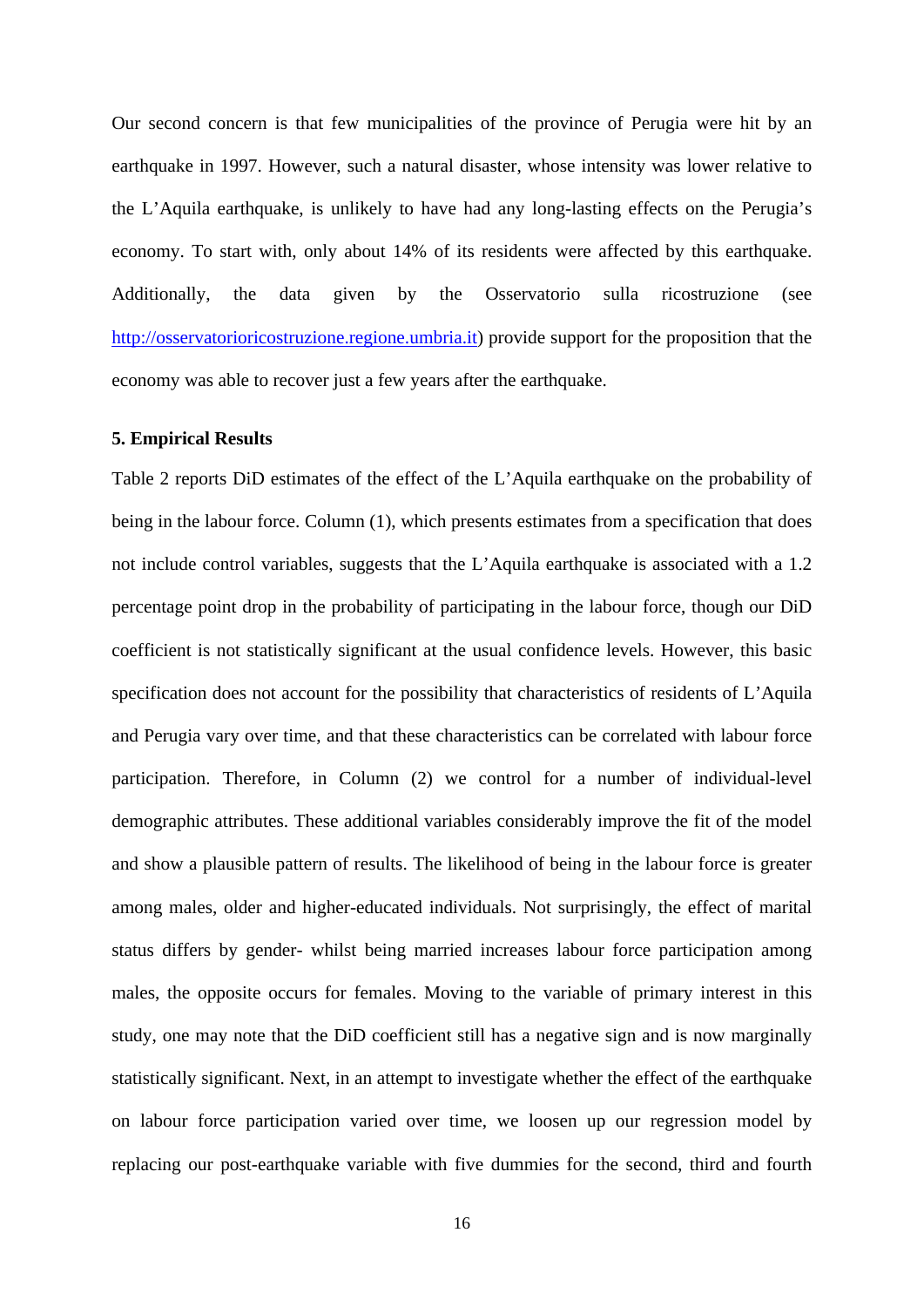quarters of 2009 and for the first and second quarters of 2010. As shown in Column (3), only the estimated coefficients on the interactions between our treatment group indicator and the 2009 quarter dummies are found to be statistically significant. These estimates therefore suggest that the negative effect exerted by the L'Aquila earthquake on labour force participation persisted only for 3 quarters after the event. In line with expectations, the size of this effect appears to be larger in the quarter immediately after the earthquake (i.e. second quarter of 2009) than in the third and fourth quarters of 2009.

#### *Insert Table 2 about here*

Table 3 reports DiD estimates of the effect of the L'Aquila earthquake on the probability of being employed. Estimates from the basic specification, which are reported in Column (1), indicate that our DiD coefficient has a positive sign and is marginally statistically significant. Estimates depicted in Column (2) show that, once we control for individual-level variables, the effect of the L'Aquila earthquake on the probability of being employed is still positive but is no longer statistically significant at the usual confidence levels. It can however be observed that the results on individual demographic attributes are in line with our expectations. Therefore, being male, older and more educated increase the likelihood of having a job. As with labour force participation, the impact of marital status on the probability of being employed is again found to vary by gender. Finally, the estimates reported in Column (3) indicate that the effect of the L'Aquila earthquake on employment likelihood changed over time. While the employment likelihood fell in the second quarter of 2009, it increased in the next 4 quarters. This result is consistent with those of several studies (see, for instance, Ewing et al., 2003 and 2009) showing that the negative effects of natural disasters on labour market outcomes are short-lived and are followed by a recovery that can even surpass pre-disaster outcomes.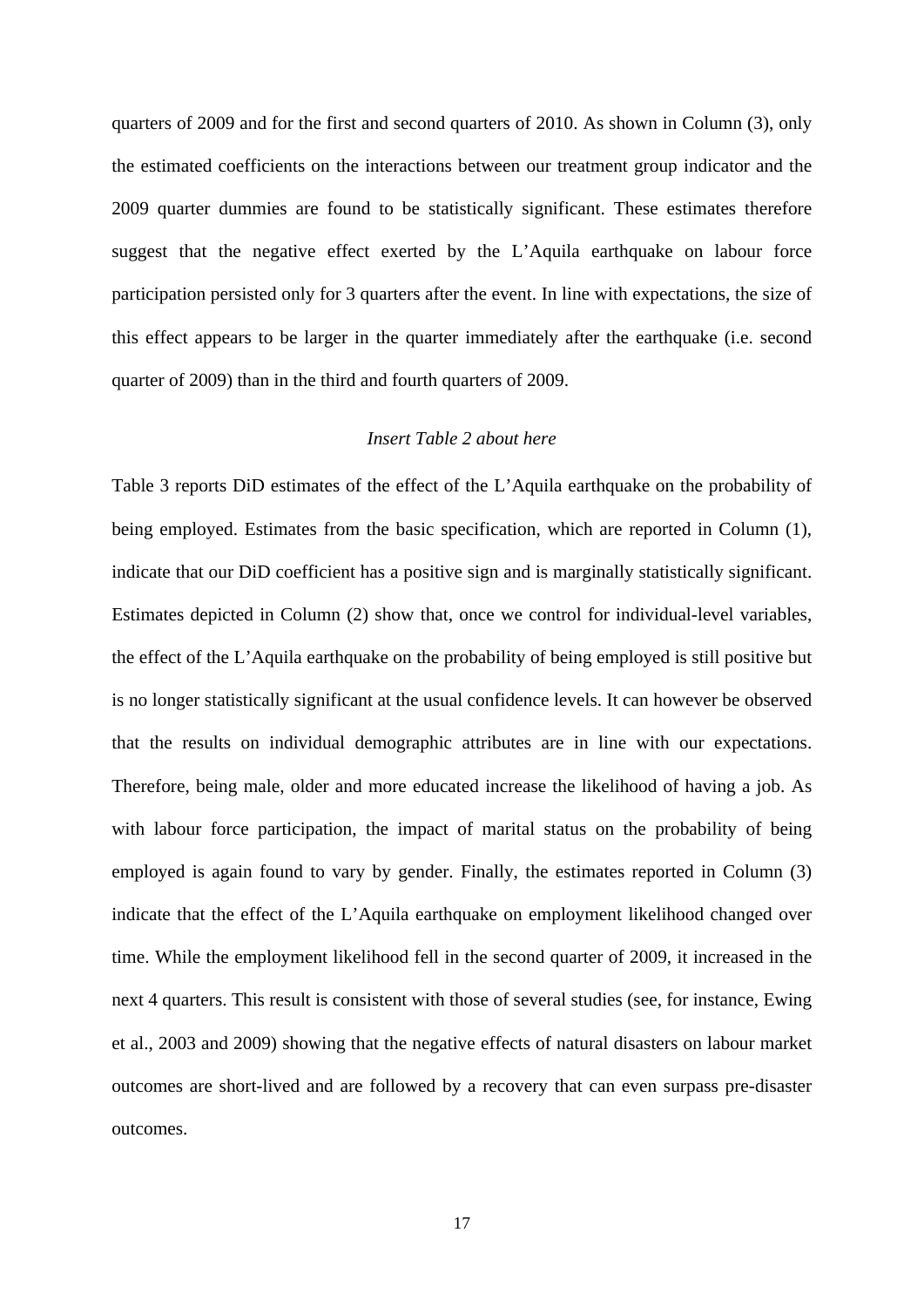#### *Insert Table 3 about here*

Although in this paper we are unable to identify the reasons behind this employment recovery, it is likely that such a process will have been driven by the considerable growth experienced by the construction industry. Specifically, a programme was implemented to provide temporary housing to residents of L'Aquila displaced by the earthquake. This was the C.A.S.E. project, which involved the construction of 185 seismically isolated and environmentally sustainable buildings. 4,600 homes were built and the overall cost of the project, which started on June 8<sup>th</sup> th 2009, was 800 million euro ([http://www.protezionecivile.gov.it/resources/cms/documents/Bruxelles\\_progetto\\_CASE\\_en.](http://www.protezionecivile.gov.it/resources/cms/documents/Bruxelles_progetto_CASE_en.pdf) [pdf\)](http://www.protezionecivile.gov.it/resources/cms/documents/Bruxelles_progetto_CASE_en.pdf). Expansion of the construction industry may act as a catalyst for employment growth since, as outlined by Kircheberger (2011), it is associated with significant indirect employment effects. Its development is accompanied by an increase in the demand for intermediate goods that are produced both in the service and manufacturing sectors. It is therefore possible that the overall employment gain generated by the reconstruction process has more than compensated for the employment loss caused by reduced demand for tourism and students services. Not surprisingly, following the earthquake, less tourists visited the Abruzzi in 2009 (Ecosfera, 2011). Moreover, according to data provided by the Ministry of Education, Universities and Research (MIUR), the number of students enrolled at the University of L'Aquila dropped by about 4,000 in the academic year after the earthquake. The important role played by construction-related businesses in helping the economy to recover in the aftermath of natural disasters has also been highlighted by Kroll et al. (1991) and Webb et al. (2000).

On the other hand, our results suggest that the earthquake caused a reduction in the probability of labour force participation for a period of 9 months after the event. Although it is unclear through which channels the earthquake did depress labour force participation, two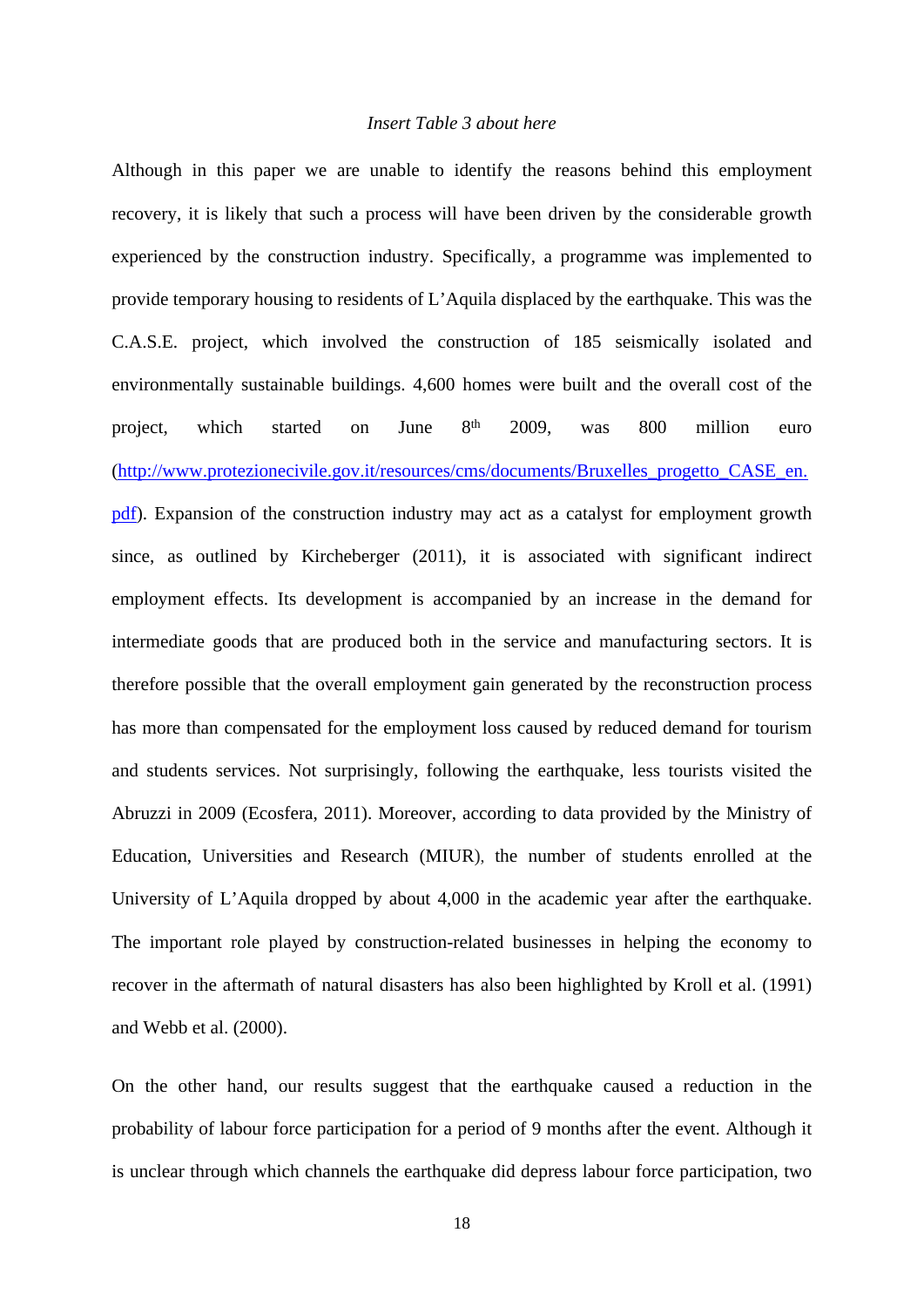explanations can be advanced. First, real or perceived poor local economic conditions triggered by the earthquake could have deterred individuals from joining the labour force. This effect is known in the literature as the discouraged-worker effect (see, for instance, Benati, 2001). Discouraged workers are those who do not look for a job given the low employment prospects, but they would have searched for it if economic conditions were more favourable. Second, following the earthquake, the large inflows of non-labour income from insurance and public assistance<sup>2</sup> could have discouraged many individuals from searching for a job. For instance, according to the Legislative Decree "Abruzzo", evacuees are entitled to various benefits, including up to 500 euro per household per month.

The aggregate results reported in Tables 2 and 3 may mask differential experiences for relevant subgroups of the population. To address this issue, in Tables 4 and 5 we estimate Equation (2) separately by level of education and gender, respectively. The estimates reported in Table 4 indicate that the post-earthquake reconstruction offered employment opportunities for people with little education (primary education or less) or with a secondary education. This is consistent with the fact that, as stated above, in the aftermath of natural disasters local economies tend to experience a significant increase in construction-related businesses. On the other hand, our estimates suggest that the earthquake exerted a negative effect on the probability of being in employment among individuals with a tertiary education. This implies that reconstruction efforts are likely to demand less skilled labour. Our results are consistent with those of Rodríguez-Oreggia (2013) who analyses the effects of hurricanes on labour market outcomes in 32 Mexican metropolitan areas between 2000 and 2011. He concludes

<sup>&</sup>lt;sup>2</sup> The role of insurance is likely to be less relevant than that of public assistance in the process of reconstruction following natural disasters. Due to anticipated governmental assistance, individuals tend to underinsure or do not insure at all. This phenomenon is known in the literature as "charity hazard" (Schwarze and Wagner, 2004).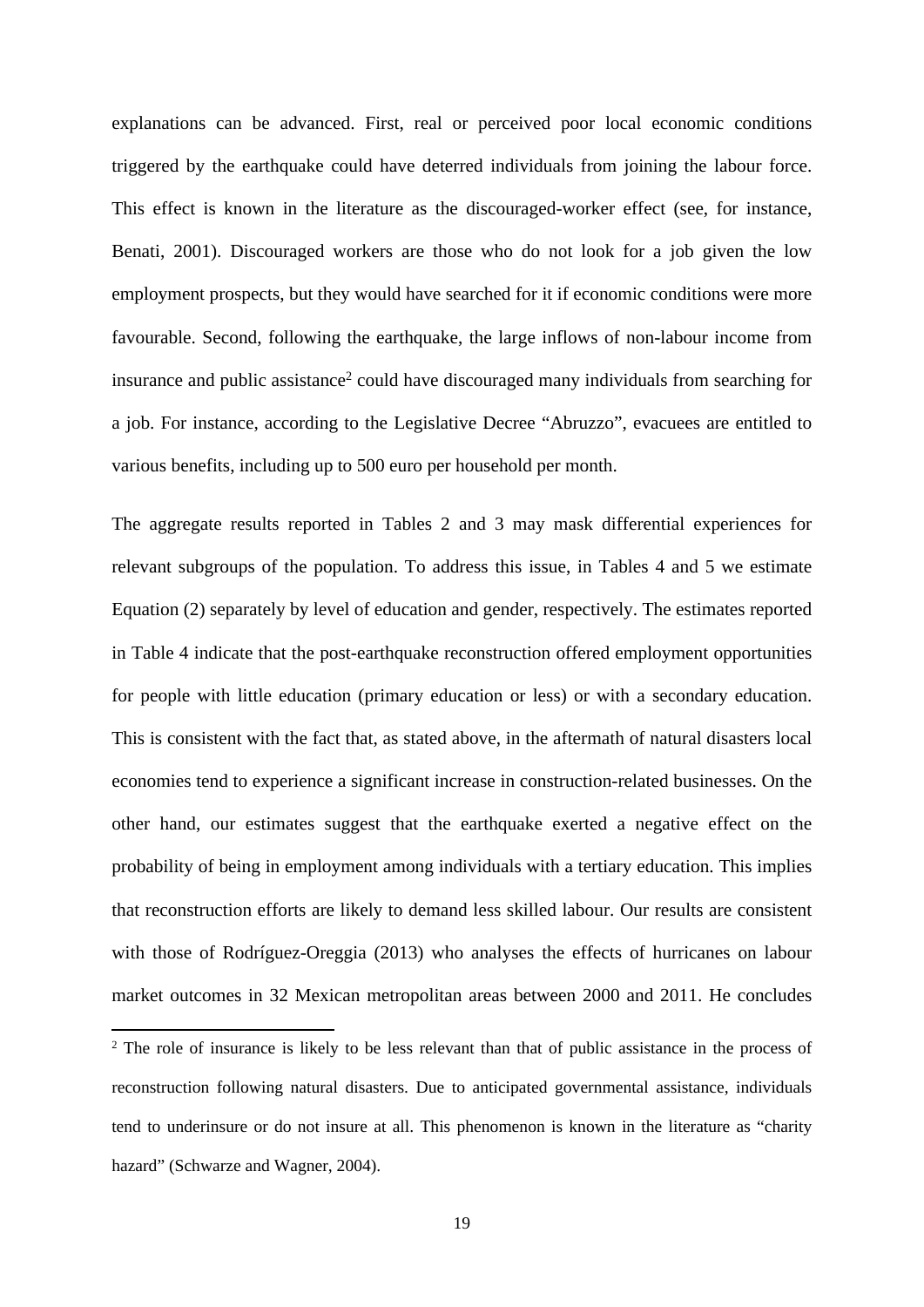that low-educated workers are more likely to benefit from the post-reconstruction process than highly educated ones.

There is also evidence that the effect of the earthquake on labour force participation varied according to individuals' level of education. The probability of being in the labour force among people with primary education or less increased throughout the post-earthquake period. By contrast, labour market attachment among individuals with either a secondary or a tertiary education consistently decreased in the same period.

In Table 5, we find that in the short-term the earthquake affected the probability of being in employment among men. Men experienced a statistically significant decline in their employment likelihood in the second quarter of 2009, whereas the opposite holds for the third and fourth quarters of 2009. On the other hand, the earthquake is not found to have any statistically significant effect on the probability of having a job among women during the same period. However, following this natural disaster, the first and second quarters of 2010 are both characterised by an increase in the employment likelihood among women.

#### *Insert Tables 4 and 5 about here*

#### **6. Concluding Remarks**

In this article, we use Labour Force Survey individual-level data to examine the effects of the L'Aquila earthquake on labour market outcomes for a period of 15 months after its occurrence. Our empirical strategy relies on a difference-in-differences method that compares residents of L'Aquila with residents of a control area before and after the earthquake. Our estimates indicate that the earthquake led to a modest, but statistically significant, reduction in the probability of participating in the labour force for a period of 9 months after the event. While the overall impact on the employment likelihood is not significant, this result masks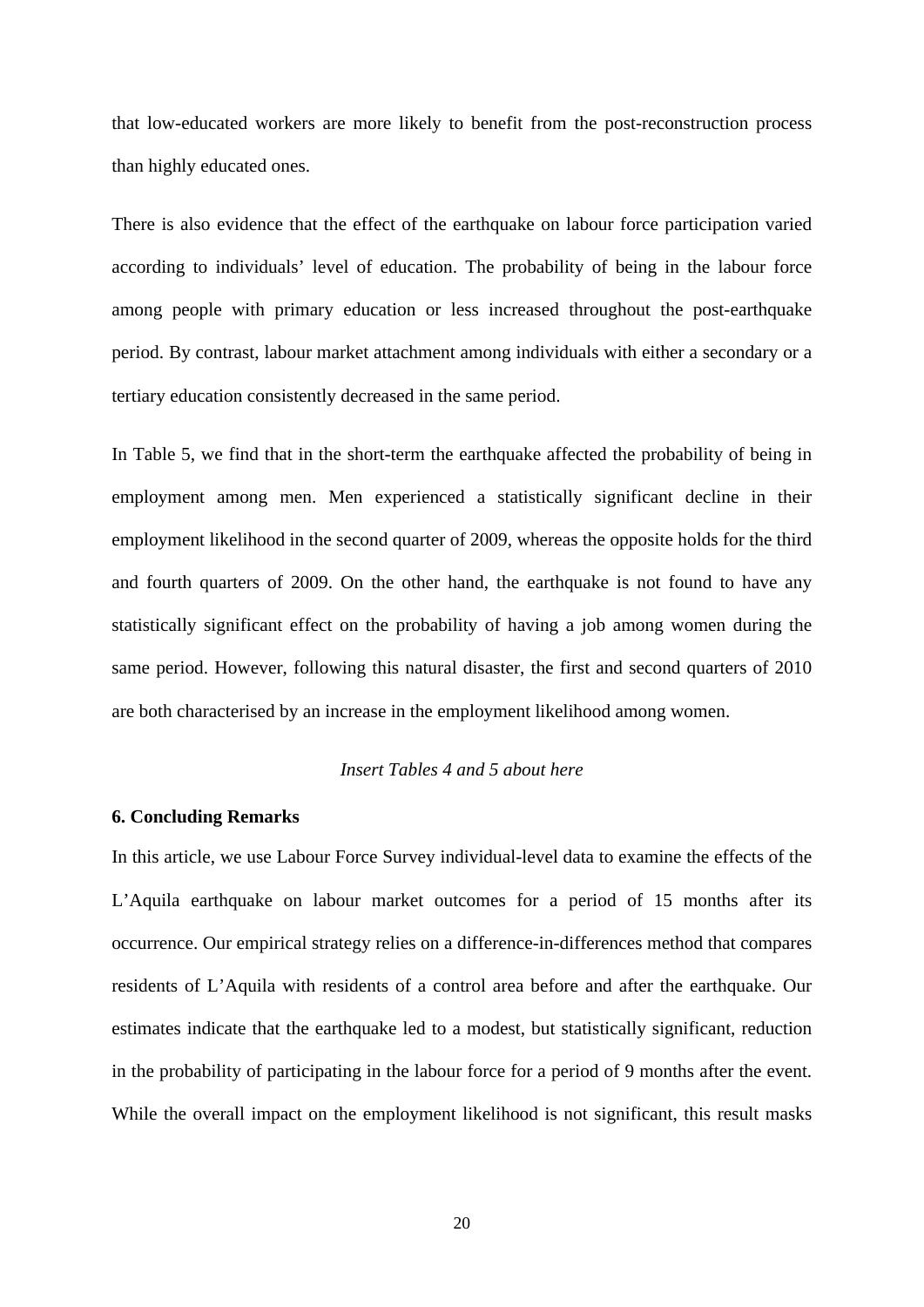significant opposing effects over time. The employment likelihood fell in the quarter immediately after the earthquake, while it increased in the next 4 quarters.

Our analysis highlights that there are important differential effects by gender. While the earthquake led to an overall decline in the employment likelihood in the second quarter of 2009, this effect is confined mostly to men. Similarly, the overall increase in the employment likelihood observed during the third and fourth quarters of 2009 is also primarily confined to men. Our results show also evidence of significant heterogeneous effects across educational levels. When the sample is cut by education group, two opposite and significant effects for individuals with low and high education are found. While the earthquake is related to higher labour force participation and higher employment opportunities for individuals with primary education or less, it is associated with worsening labour market conditions for those with a tertiary education.

The findings from this study suggest that natural disasters may have important policy implications. Given that more educated individuals are likely to experience negative labour market outcomes following earthquakes, in the post-recovery period policymakers should consider the possibility of adopting measures aimed at increasing their labour force participation and improving their employment prospects.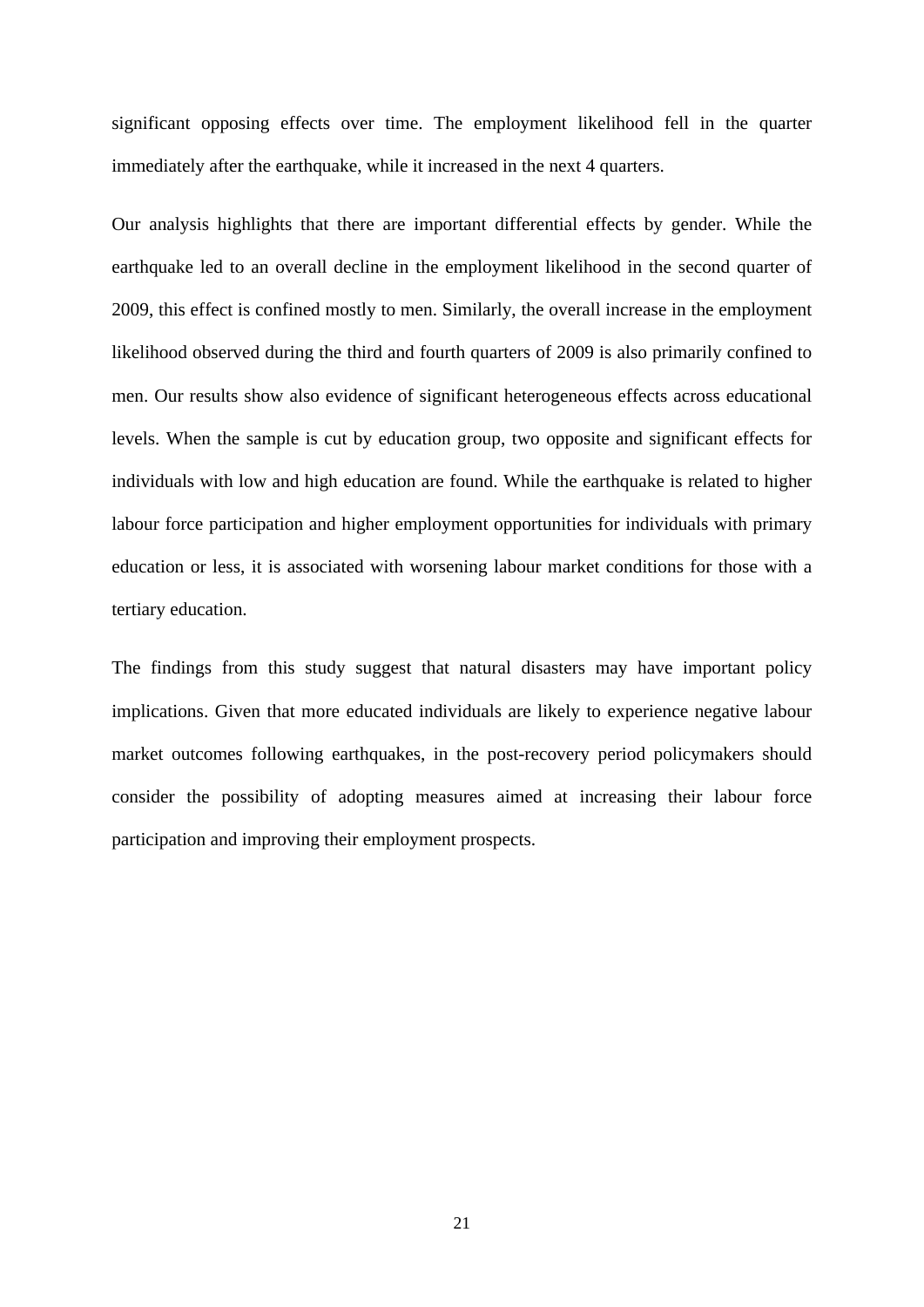#### **References**

Abruzzo24ore.tv, 2012, "Il prima e il dopo sisma dell'economia aquilana in un dossier della Confcommercio", 13 April 2012, http://www.abruzzo24ore.tv/news/Il-prima-e-il-doposisma-dell-economia-aquilana-in-un-dossier-della-Confcommercio/79110.htm

Ai C, Norton E, 2003, "Interaction terms in logit and probit models" *Economics Letters* **80**(1) 123-129

Ajassa G, 2009, "In declino già prima del sisma l'università motore della città", La Repubblica, 20 April 2009, http://ricerca.repubblica.it/repubblica/archivio/repubblica/2009/04/20/in-declino-gia-primadel-sisma-universita.html

Albala-Bertrand J M, 1993, *Political economy of large natural disasters* (Clarendon Press Oxford, UK)

Angrist J D, 2001, "Estimation of limited-dependent variable models with binary endogenous regressors: simple strategies for empirical practice" *Journal of Business Economics and Statistics* **19**(1) 2–16

Belasen A R, Polachek S W, 2008, "How hurricanes affect wages and employment in local labor markets?" *American Economic Review*, **98**(2) 49-53

Benati L, 2001, "Some empirical evidence on the 'discouraged worker' effect" *Economics Letters* **70**(3) 387-395

Bryson A, Dorsett R, Purdon S, 2002, "The use of propensity score matching in the evaluation of active labour market policies", WP 4, UK Department for Work and Pensions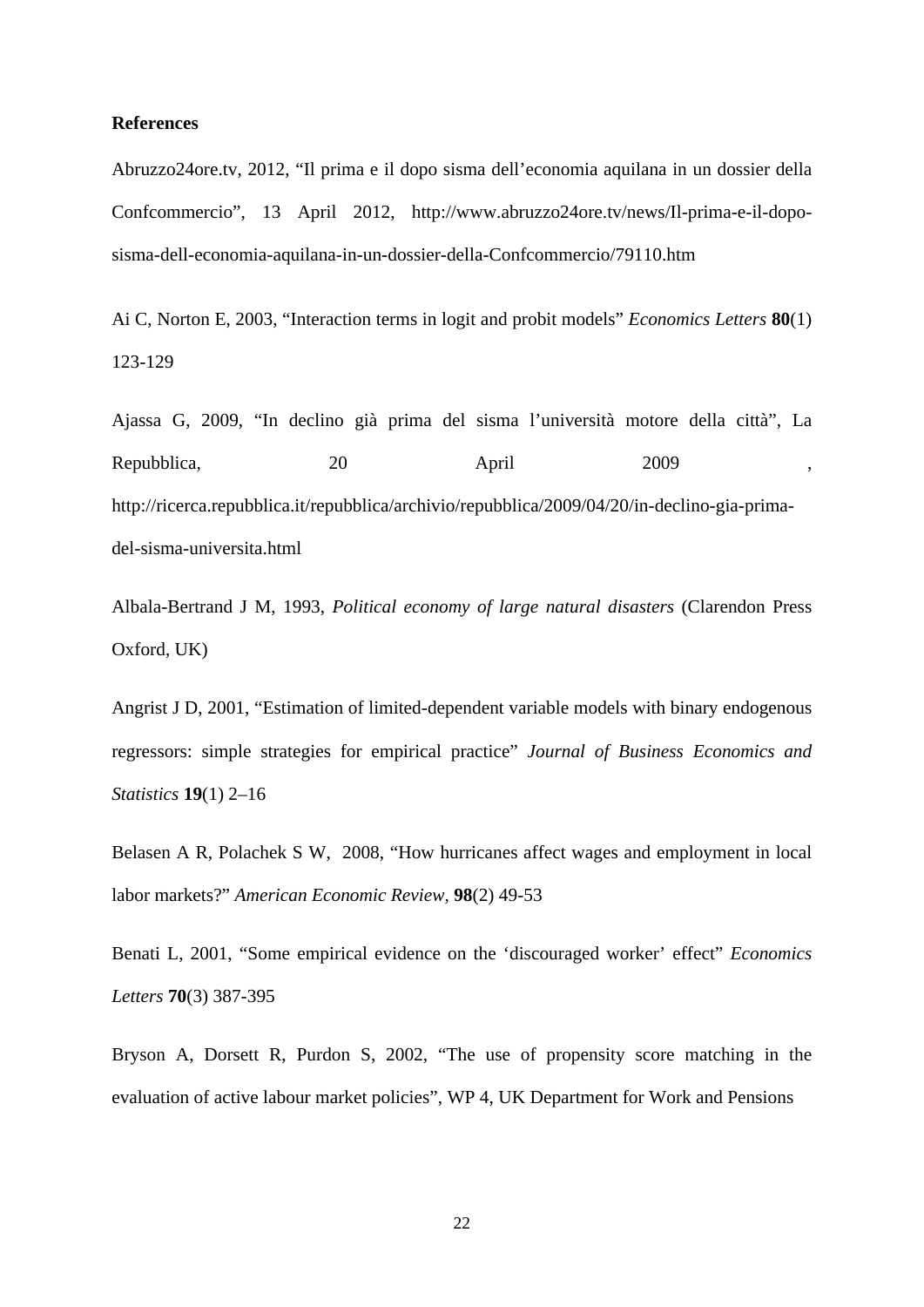Cavallaro M, 2011, "L'Aquila: la situazione economica prima del terremoto", 8 April 2011, http://www.youtrend.it/laquila-la-situazione-economica-prima-del-terremoto/

Cavallo E, Galiani S, Noy I, Pantano J, 2010, "Catastrophic natural disasters and economic growth", IDB-WP-183, Inter-American Development Bank, Washington, DC

Cavallo E, Noy I, 2009, "The economics of natural disasters- A survey", WP 200919, University of Hawaii at Manoa, Department of Economics

Cheong S M, 2011, "The role of government in disaster management: the case of the Hebei Spirit oil spill compensation" *Environment and Planning C: Government and Policy* **29**(6) 1073-1086

Coffman M, Noy I, 2012, "Hurricane Iniki: measuring the long-term economic impact of a natural disaster using synthetic control" *Environment and Development Economics* **17**(2) 187-205

Commissariato delegato per la ricostruzione in Abruzzo, 2011, "Prime considerazioni sugli scenari di sviluppo e le strategie di intervento da mettere in campo per il territorio dell'Aquila", http://www.commissarioperlaricostruzione.it/Informare/Normative-e-Documenti/Atti-e-documenti-della-Struttura-Tecnica-di-Missione-STM/Idee-e-strumenti-perla-ricostruzione-pesante/Prime-considerazioni-sulle-strategie-di-sviluppo-e-gli-scenari-diintervento-da-mettere-in-campo-per-il-territorio-dell-Aquila

Cuaresma J C, Hlouskova J, Obersteiner M, 2008, "Natural disasters as creative destruction? Evidence from developing countries" *Economic Inquiry* **46**(2) 214-226

Dorsett R, 2005, "Unemployed couples: the labour market effects of making both partners search for work" *Journal of the Royal Statistical Society A* **168**(2) 365-385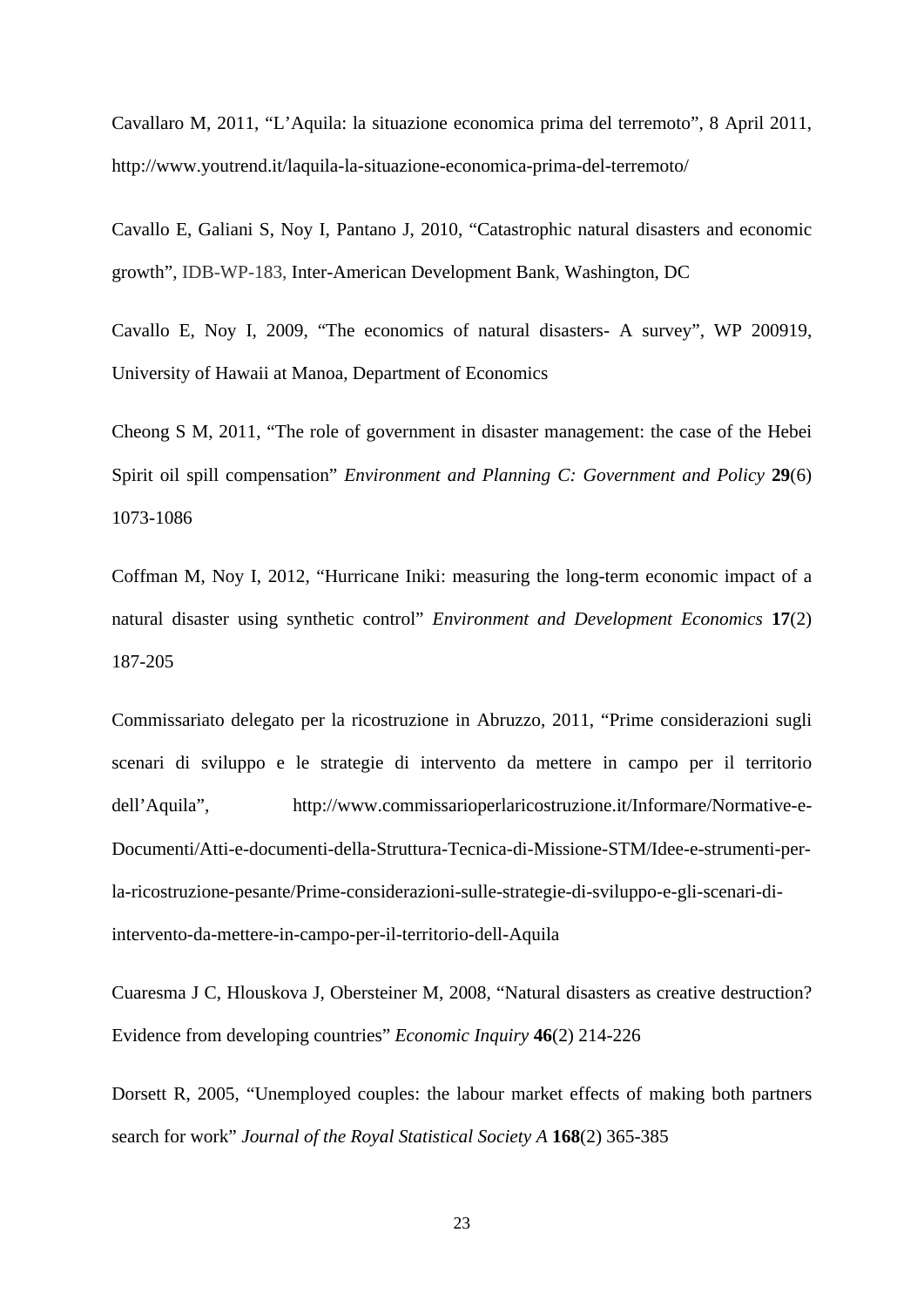Ecosfera, 2011, "Approfondimento tematico sulle azioni a sostegno della rivitalizzazione economica e sociale del cratere", http://www.dps.tesoro.it/documentazione/snv/piani\_valutazione/abruzzo/Approfondimento\_ Asse\_VI\_def%20Abruzzo.pdf

Ewing B T, Kruse J B, Thompson M A, 2009, "Twister! Employment Responses to the 3 May 1999 Oklahoma City Tornado" *Applied Economics* **41**(4) 691-702

Ewing B T, Kruse J B, Thompson M A, 2005, "Empirical examination of the Corpus Christi unemployment and hurricane Bret" *Natural Hazards Review* **6**(4) 191-196

Ewing B T, Kruse J B, 2002, "The impact of project impact on the Wilmington, North Carolina, labour market" *Public Finance Review* **30**(4) 296-309

Ewing B T, Kruse J B, Thompson M A, 2003, "A comparison of employment growth and stability before and after the Fort Worth Tornado" *Environmental Hazards* **5**(3-4) 83-91

Falck O, Heblich S, Kipar S, 2010, "Industrial innovation: direct evidence from a clusteroriented policy" *Regional Science and Urban Economics* **40**(6) 574-582

Görlitz K, 2010, "The effect of subsidizing continuous training investments- evidence from German establishment data" *Labour Economics* 17(**5**) 789-798

Groen J A, Polivka A E, 2008, "The effect of Hurricane Katrina on the labour market outcomes of evacuees" *American Economic Review* **98**(2) 43-48

Ilzetzki E, Végh C, 2008, "Procyclical fiscal policy in developing countries: truth or fiction? " , WP 14191, National Bureau of Economic Research, Cambridge, MA

Jones E, 1981, *The European miracle: environments, economies and geopolitics in the history of Europe and Asia* (Cambridge University Press, Cambridge)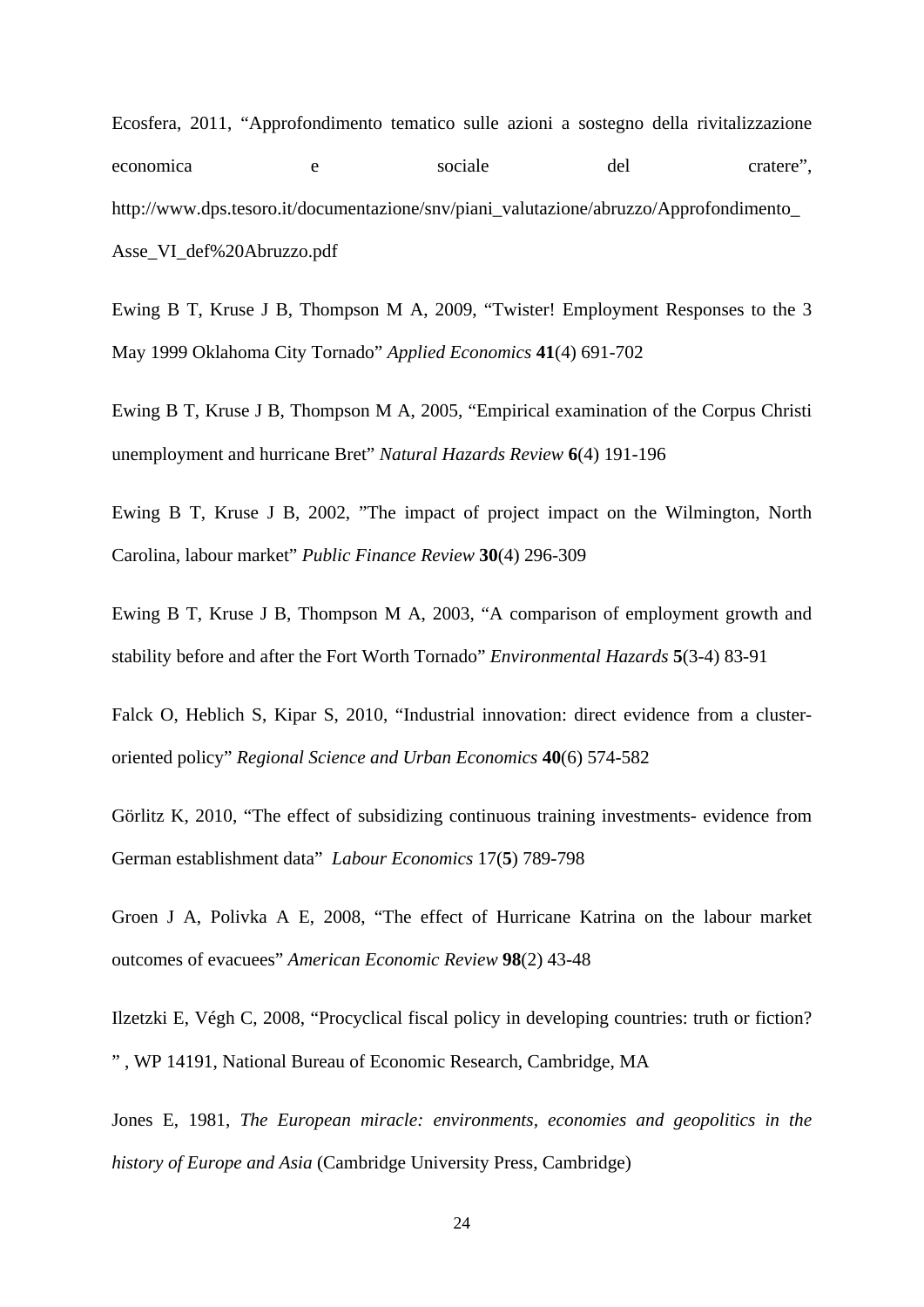[Karoly](http://130.154.3.8/pubs/authors/k/karoly_lynn_a.html) L A, [Zissimopoulos](http://130.154.3.8/pubs/authors/z/zissimopoulos_julie.html) J, 2010, "The workforce and economic recovery. Effects of hurricane Katrina", Research Brief 9531, RAND Gulf States Policy Institute

Kim C K, 2010, "The effects of natural disasters on long-run economic growth" *The Michigan Journal of Business* **41** 15-49

Kircheberger M, 2011, "Natural disasters and labour market", paper presented at the spring meeting of young economists, University of Groningen, 14-16 April

Korkeamäki O, Uusitalo R, 2009, "Employment and wage effects of a payroll-tax cut – evidence from a regional experiment" *International Tax and Public Finance* **16**(6) 753-772

Kroll C A, Landis J D, Shen Q, Stryker S, 1991, "Economic impacts of the Loma Prieta earthquake: A focus on small business", WP 91-187, UC Transportation Center and the Center for real estate and Urban Economics, University of California at Berkeley

Loayza N, Olaberría E, Rigolini J, Christiaensen L, 2009, "Natural disasters and growth. Going beyond the averages", WP 4980, World Bank

Marchand J, 2012, "Local labour market impacts of energy boom-bust-boom in Western Canada" *Journal of Urban Economics* **71**(1) 165-174

Martin S F, 2012, "Environmental change and migration: legal and political frameworks" *Environment and Planning C: Government and Policy* **30**(6) 1045–1060

Masi A, 2009, "Prime riflessioni sull'esperienza del terremoto in Abruzzo", Consiglio nazionale degli ingegneri, http://www.tuttoingegnere.it/ITA/In-evidenz/Ilterremo/TERREMOTO-Opuscolo---visualizzazione.pdf

Mauro G, 2009 "L'evoluzione dell'economia abruzzese: alcuni elementi critici" in Rapporto sull'Economia Abruzzese: Rapporto sull'Economia Abruzzese 2008, CRESA Centro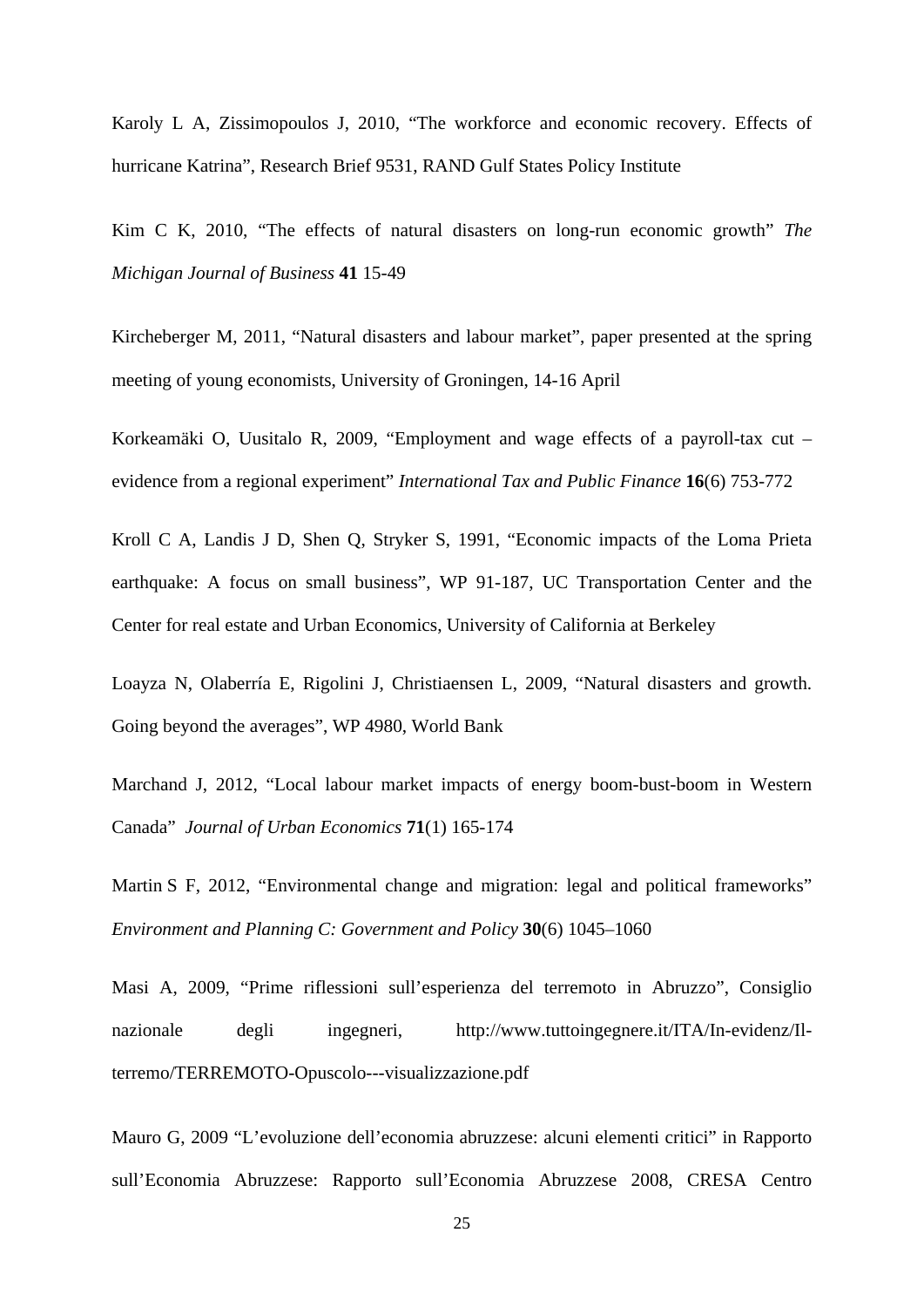Regionale di Studi e Ricerche Economico Sociali, http://www.cresa.it/pubblicazioni/rapporti/2008/R\_2k8.pdf

McComb R, Moh Y-K, Schiller A R, 2011, "Measuring long-run economic effects of natural hazard" *Natural Hazards* **58**(1) 559-566

Noy I, 2012, "The enduring economic aftermath of natural catastrophes", Vox, http://www.voxeu.org/article/economic-consequences-natural-catastrophes

Raschky P A, 2008, "Institutions and the losses from natural disasters" *Natural Hazards and Earth System Sciences* **8**(4) 627-634

Rodríguez-Oreggia E, 2013, "Hurricanes and labor market outcomes: Evidence for Mexico" *Global Environment Change* **23**(1) 251-359

Schwarze R, Wagner G G, 2004, "In the aftermath of Dresden: new directions in German flood insurance" *The Geneva Papers on Risk and Insurance* **29**(2) 164-168

Skidmore M, Toya H, 2002, "Do natural disasters promote long-run growth?" *Economic Inquiry* **40**(4) 664-687

Staubli S, 2011, "The impact of stricter criteria for disability insurance on labour force participation" *Journal of Public Economics* **95**(9-10) 1223–123

Toya H, Skidmore M, 2007, "Economic development and the impact of natural disasters" *Economics Letters* **94**(1) 20-25

Webb G R, Tierney K J, Dahlhamer J M, 2000, "Business and disasters: empirical patterns and unanswered questions" *Natural Hazard Review* **1**(2) 83-90

Xu G, 2011, "Long-run consequences of natural disasters: evidence from Tangshan", DIW Berlin No. 1117, German Institute for Economic Research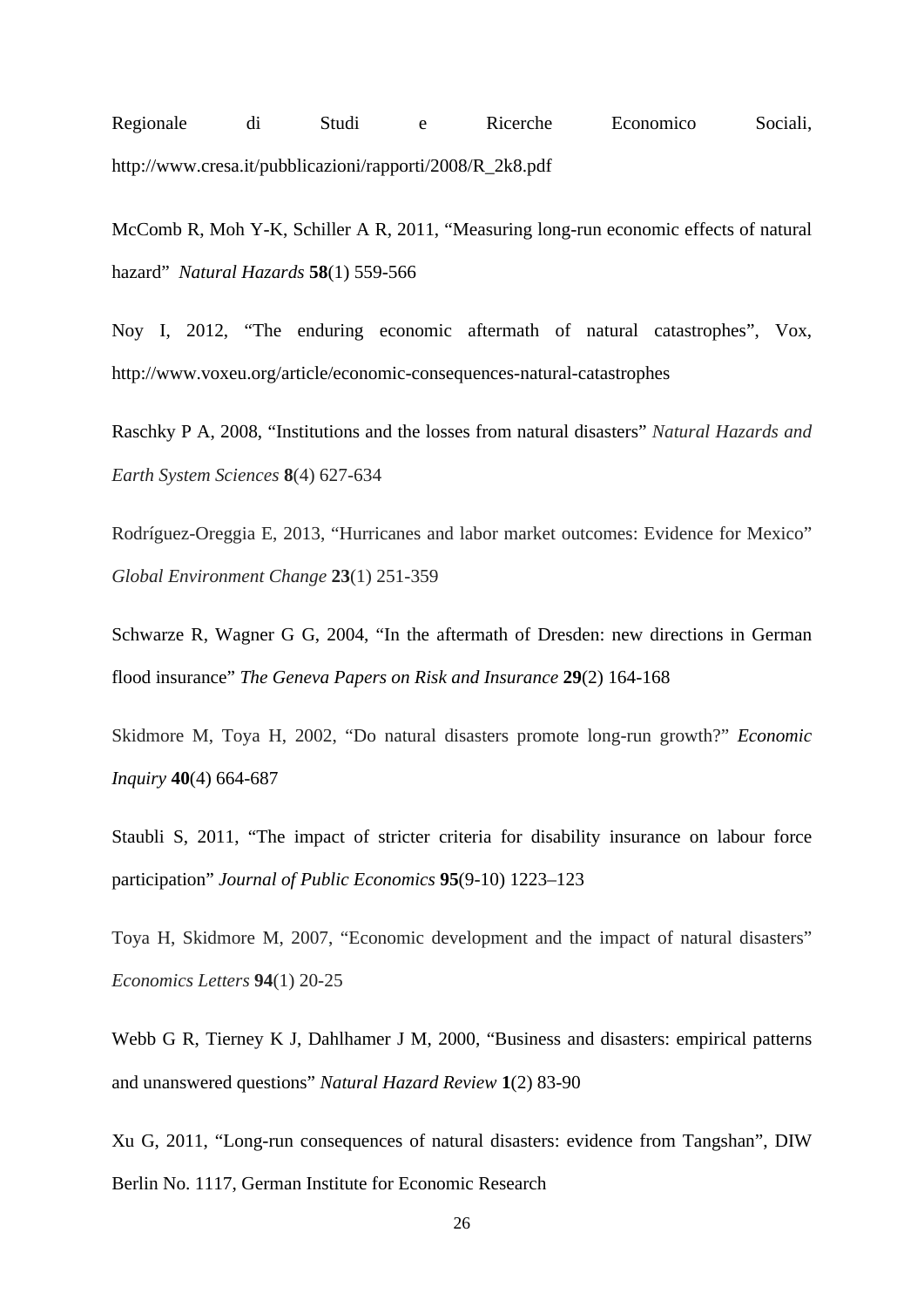# **FIGURE 1**

Central Italy -provinces of Perugia and L'Aquila

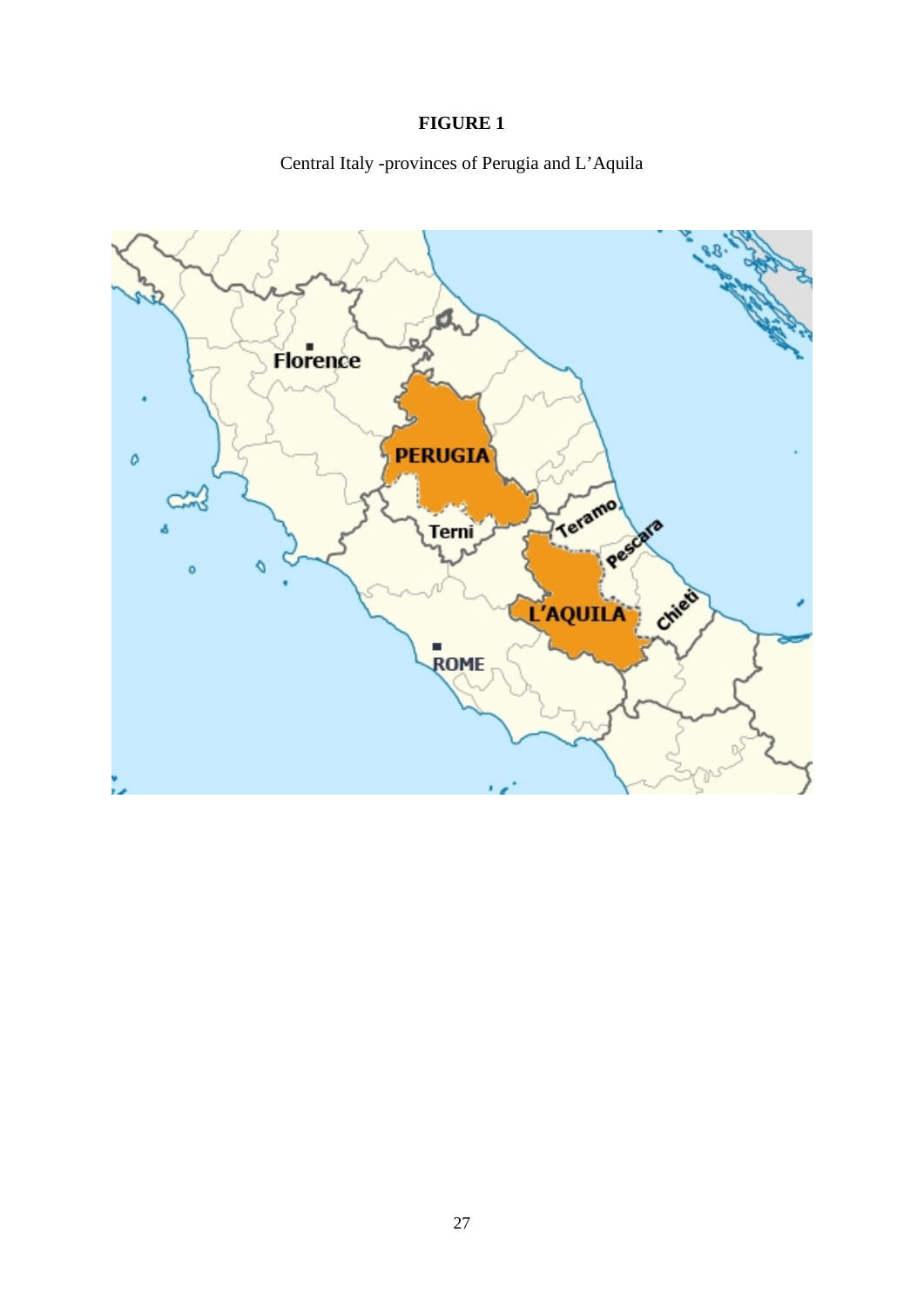#### **FIGURE 2**

Trends in labour market outcomes in the target and control areas before the L'Aquila earthquake





In both diagrams the y-axis starts at 50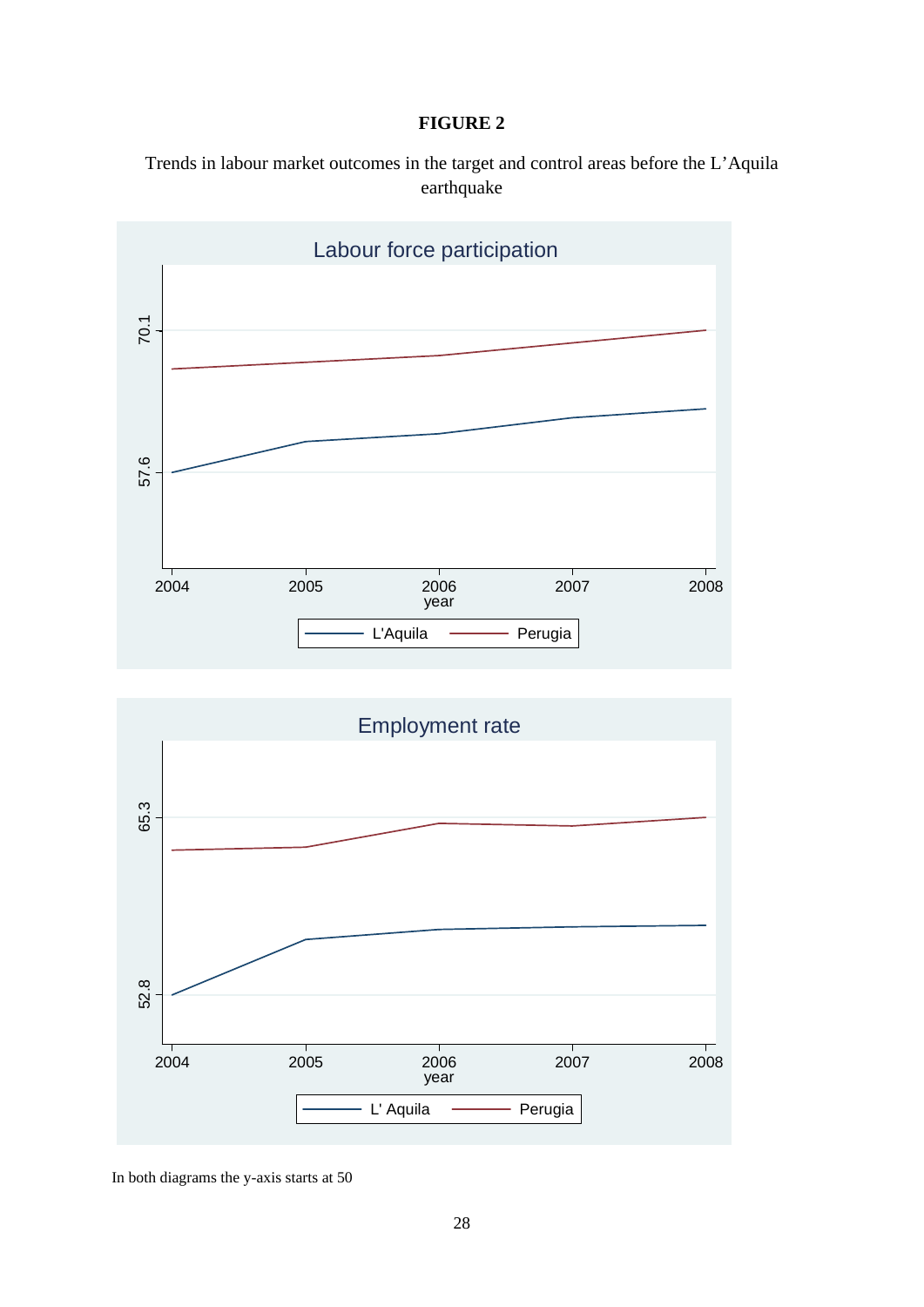| Individual characteristic      | <b>Treatment group</b>  | Control group          | Diff.    |
|--------------------------------|-------------------------|------------------------|----------|
|                                | (Residents of L'Aquila) | (Residents of Perugia) |          |
| Female                         | 0.495                   | 0.502                  | $-0.007$ |
|                                | (0.500)                 | (0.500)                | (0.027)  |
| Age (years)                    | 40.497                  | 40.472                 | 0.025    |
|                                | (13.895)                | (13.432)               | (0.734)  |
| Married                        | 0.539                   | 0.570                  | $-0.031$ |
|                                | (0.499)                 | (0.495)                | (0.027)  |
| Presence of at least one child | 0.113                   | 0.133                  | $-0.20$  |
| aged less than 6 in the        | (0.317)                 | (0.340)                | (0.020)  |
| household                      |                         |                        |          |
| Education                      |                         |                        |          |
| Primary education or less      | 0.072                   | 0.083                  | $-0.011$ |
|                                | (0.258)                 | (0.276)                | (0.013)  |
| Secondary education            | 0.782                   | 0.768                  | 0.014    |
|                                | (0.413)                 | (0.422)                | (0.023)  |
| Tertiary education             | 0.146                   | 0.149                  | $-0.003$ |
|                                | (0.354)                 | (0.357)                | (0.020)  |
| <b>Observations</b>            | 533                     | 1,623                  |          |

#### Mean equality tests

*Notes:*

Data refer to the first quarter of 2009 (i.e. pre-earthquake period) Standard deviations are reported in brackets LFS sampling weights are used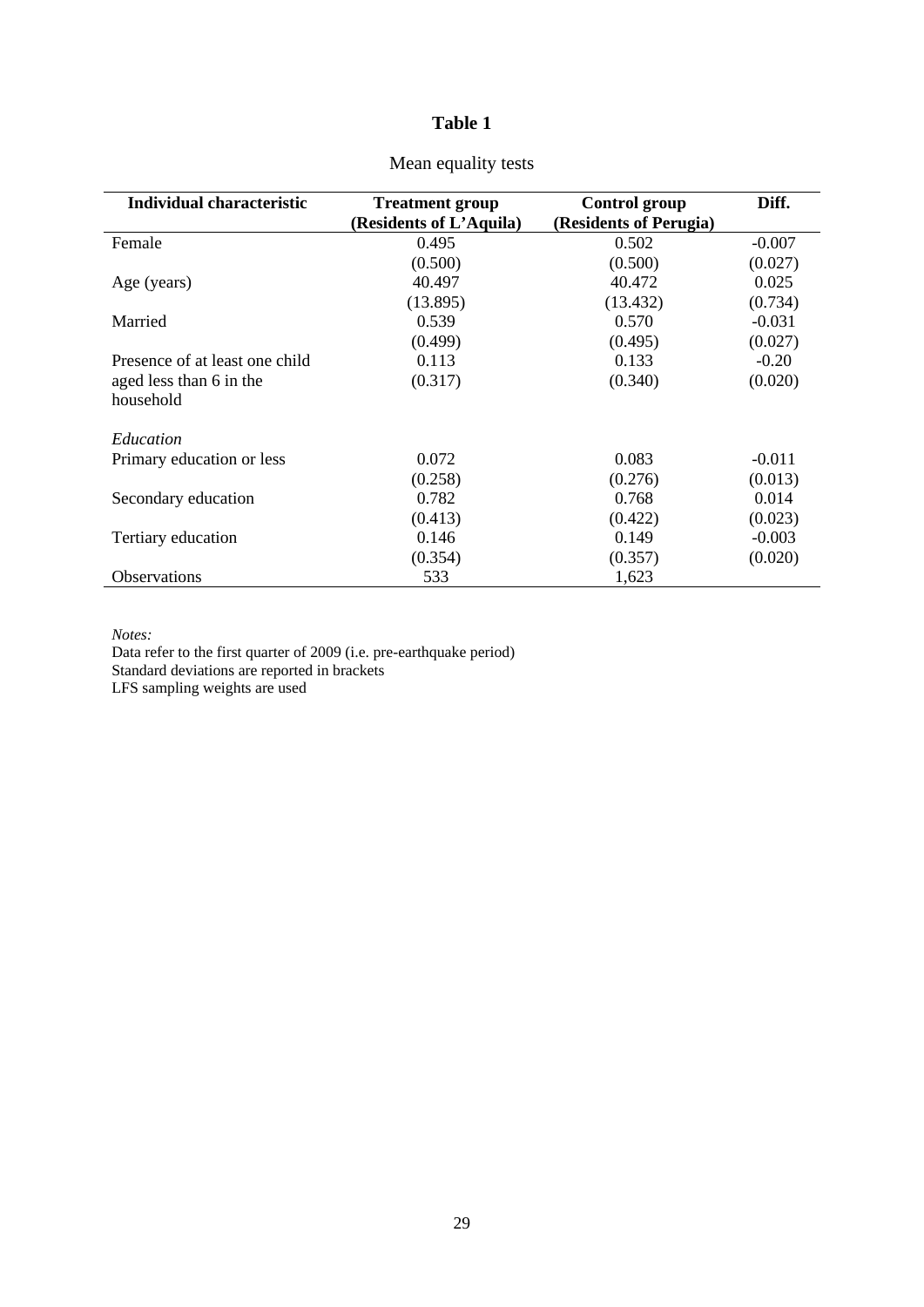| <b>Dependent variable</b>                            | (1)         | (2)         | (3)         |
|------------------------------------------------------|-------------|-------------|-------------|
| Constant                                             | $0.686***$  | $-1.211***$ | $-1.207***$ |
|                                                      | (0.001)     | (0.036)     | (0.032)     |
| <b>Treat</b>                                         | $-0.065***$ | $-0.053***$ | $-0.056***$ |
|                                                      | (0.001)     | (0.001)     | (0.003)     |
| Treat * Post                                         | $-0.012$    | $-0.018*$   |             |
|                                                      | (0.010)     | (0.008)     |             |
| Treat * $Q_{2-2009}$                                 |             |             | $-0.040***$ |
|                                                      |             |             | (0.004)     |
| $Treat * Q_{3-2009}$                                 |             |             | $-0.016**$  |
|                                                      |             |             | (0.004)     |
| $Treat * Q_{4-2009}$                                 |             |             | $-0.025***$ |
|                                                      |             |             | (0.004)     |
| Treat * $Q_{1-2010}$                                 |             |             | 0.002       |
|                                                      |             |             | (0.004)     |
| Treat * $Q_{2-2010}$                                 |             |             | 0.010       |
|                                                      |             |             | (0.006)     |
| Female                                               |             | $-0.099***$ | $-0.099***$ |
|                                                      |             | (0.005)     | (0.005)     |
| Age (years)                                          |             | $0.113***$  | $0.113***$  |
|                                                      |             | (0.002)     | (0.002)     |
| Age squared                                          |             | $-0.001***$ | $-0.001***$ |
|                                                      |             | (0.000)     | (0.000)     |
| Married                                              |             | $0.041**$   | $0.041**$   |
|                                                      |             | (0.010)     | (0.010)     |
| Presence of at least one                             |             | $-0.003$    | $-0.002$    |
| child aged less than 6 in                            |             | (0.014)     | (0.014)     |
| the household                                        |             |             |             |
| Female*Married                                       |             | $-0.131***$ | $-0.131***$ |
|                                                      |             | (0.009)     | (0.009)     |
| Female* presence of at                               |             | $-0.058*$   | $-0.059*$   |
| least one child aged less                            |             | (0.026)     | (0.026)     |
| than 6 in the household                              |             |             |             |
|                                                      |             |             |             |
| Education-Reference category is "Tertiary education" |             |             |             |
| Primary education or less                            |             | $-0.262***$ | $-0.261***$ |
|                                                      |             | (0.014)     | (0.014)     |
| Secondary education                                  |             | $-0.077***$ | $-0.077***$ |
|                                                      |             | (0.013)     | (0.013)     |
| R-squared                                            | 0.006       | 0.358       | 0.359       |
| Observations                                         | 13,124      | 13,124      | 13,124      |

The effect of the L'Aquila earthquake on the probability of labour force participation

*Notes:*

Regressions are estimated as linear models and weighted using LFS sampling weights. Robust standards errors, which are clustered by quarter level, are reported in brackets. All regressions include quarter and year fixed effects.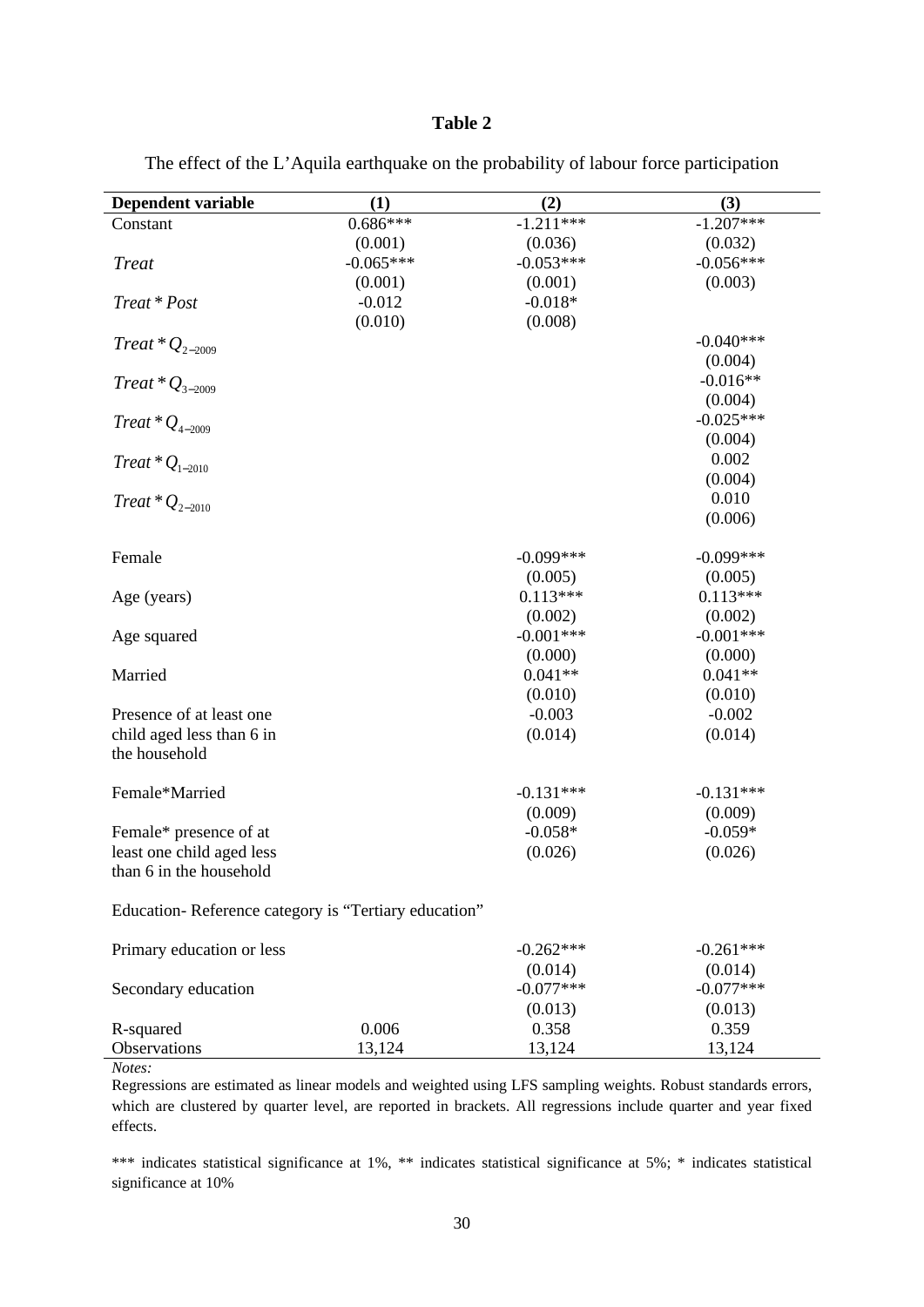| <b>Dependent variable</b>                            | (1)         | (2)         | (3)         |
|------------------------------------------------------|-------------|-------------|-------------|
| Constant                                             | $0.641***$  | $-1.183***$ | $-1.179***$ |
|                                                      | (0.002)     | (0.054)     | (0.051)     |
| <b>Treat</b>                                         | $-0.105***$ | $-0.094***$ | $-0.098***$ |
|                                                      | (0.002)     | (0.002)     | (0.003)     |
| Treat * Post                                         | $0.025*$    | 0.019       |             |
|                                                      | (0.012)     | (0.010)     |             |
| Treat * $Q_{2-2009}$                                 |             |             | $-0.016***$ |
|                                                      |             |             | (0.003)     |
| $Treat * Q_{3-2009}$                                 |             |             | $0.028***$  |
|                                                      |             |             | (0.004)     |
| Treat * $Q_{4-2009}$                                 |             |             | $0.013***$  |
|                                                      |             |             | (0.003)     |
| Treat * $Q_{1-2010}$                                 |             |             | $0.049***$  |
|                                                      |             |             | (0.003)     |
| $Treat * Q_{2-2010}$                                 |             |             | $0.047***$  |
|                                                      |             |             | (0.004)     |
|                                                      |             |             |             |
| Female                                               |             | $-0.105***$ | $-0.105***$ |
|                                                      |             | (0.006)     | (0.006)     |
| Age (years)                                          |             | $0.107***$  | $0.107***$  |
|                                                      |             | (0.003)     | (0.003)     |
| Age squared                                          |             | $-0.001***$ | $-0.001***$ |
|                                                      |             | (0.000)     | (0.000)     |
| Married                                              |             | $0.066***$  | $0.067***$  |
|                                                      |             | (0.013)     | (0.013)     |
| Presence of at least one                             |             | 0.010       | 0.011       |
| child aged less than 6 in                            |             | (0.009)     | (0.009)     |
| the household                                        |             |             |             |
| Female*Married                                       |             | $-0.138***$ | $-0.138***$ |
|                                                      |             | (0.013)     | (0.013)     |
| Female* presence of at                               |             | $-0.078**$  | $-0.079**$  |
| least one child aged less                            |             | (0.023)     | (0.023)     |
| than 6 in the household                              |             |             |             |
| Education-Reference category is "Tertiary education" |             |             |             |
| Primary education or less                            |             | $-0.291***$ | $-0.291***$ |
|                                                      |             | (0.017)     | (0.016)     |
| Secondary education                                  |             | $-0.082***$ | $-0.082***$ |
|                                                      |             | (0.014)     | (0.014)     |
| R-squared                                            | 0.007       | 0.323       | 0.324       |
| Observations                                         | 13,124      | 13,124      | 13,124      |

The effect of the L'Aquila earthquake on the employment likelihood

*Notes:*

Regressions are estimated as linear models and weighted using LFS sampling weights. Robust standards errors, which are clustered by quarter level, are reported in brackets. All regressions include quarter and year fixed effects.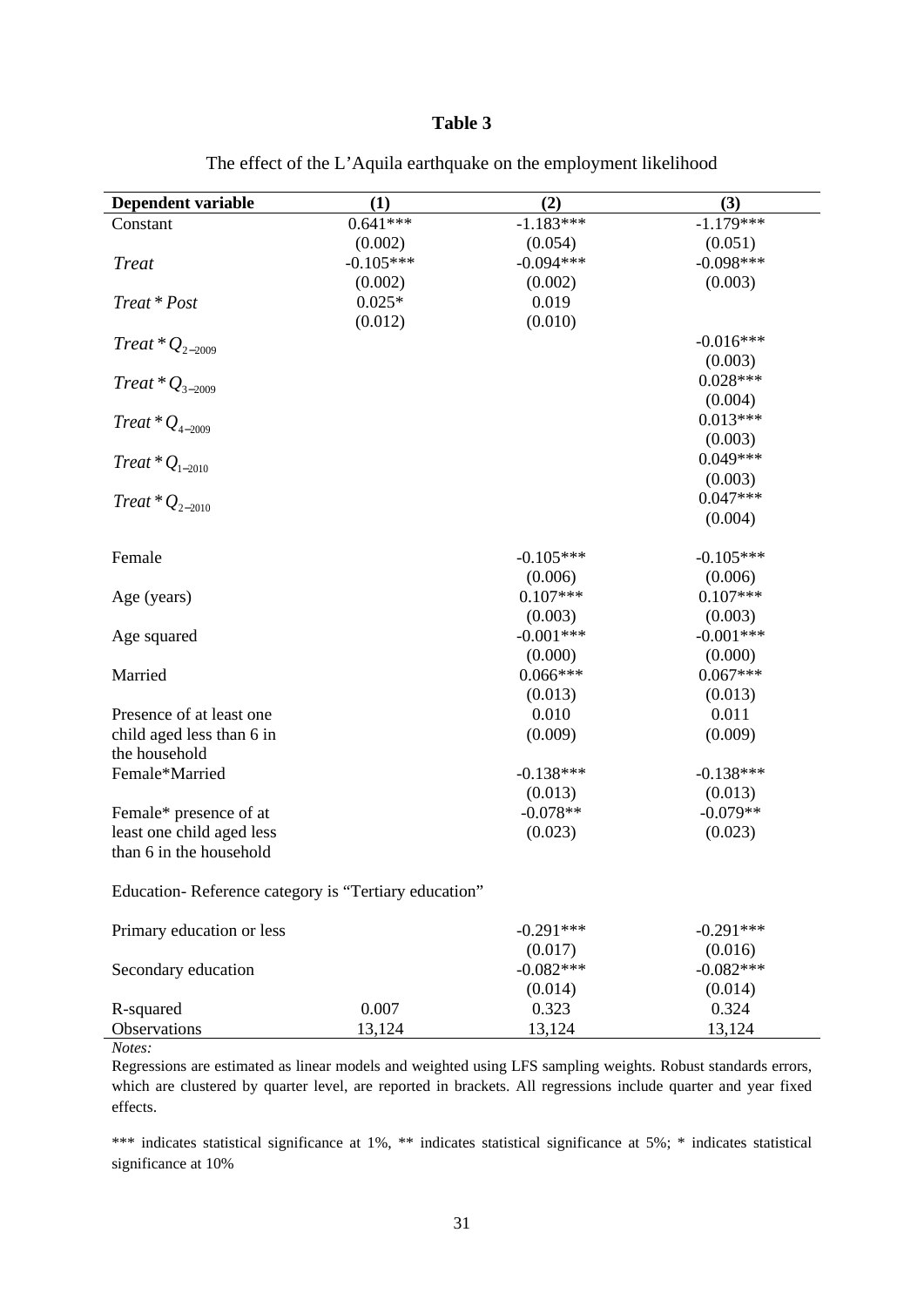|                      | Probability of being in the labour force                                 |                                                               |                                                              |                                                                      | <b>Employment likelihood</b>                                  |                                                              |  |
|----------------------|--------------------------------------------------------------------------|---------------------------------------------------------------|--------------------------------------------------------------|----------------------------------------------------------------------|---------------------------------------------------------------|--------------------------------------------------------------|--|
|                      | (1)<br><b>Individuals</b><br>with primary<br>education or<br><b>less</b> | (2)<br><b>Individuals</b><br>with a<br>secondary<br>education | (3)<br><b>Individuals</b><br>with a<br>tertiary<br>education | (4)<br><b>Individuals</b><br>with<br>primary<br>education<br>or less | (5)<br><b>Individuals</b><br>with a<br>secondary<br>education | (6)<br><b>Individuals</b><br>with a<br>tertiary<br>education |  |
| Treat * $Q_{2-2009}$ | $0.048**$                                                                | $-0.056***$                                                   | $-0.022$                                                     | 0.020                                                                | $-0.024**$                                                    | $-0.013$                                                     |  |
| $Treat * Q_{3-2009}$ | (0.013)<br>$0.044***$                                                    | (0.003)<br>$-0.012***$                                        | (0.020)<br>$-0.116***$                                       | (0.011)<br>$0.050***$                                                | (0.008)<br>$0.037***$                                         | (0.010)<br>$-0.106***$                                       |  |
|                      | (0.009)                                                                  | (0.001)                                                       | (0.015)                                                      | (0.010)                                                              | (0.003)                                                       | (0.015)                                                      |  |
| $Treat * Q_{4-2009}$ | $0.040***$                                                               | $-0.019***$                                                   | $-0.101***$                                                  | $0.050**$                                                            | $0.028***$                                                    | $-0.117***$                                                  |  |
|                      | (0.007)                                                                  | (0.002)                                                       | (0.013)                                                      | (0.013)                                                              | (0.004)                                                       | (0.010)                                                      |  |
| $Treat * Q_{1-2010}$ | $0.016**$                                                                | $-0.002***$                                                   | $-0.028***$                                                  | 0.008                                                                | $0.045***$                                                    | $-0.006*$                                                    |  |
|                      | (0.006)                                                                  | (0.0003)                                                      | (0.002)                                                      | (0.009)                                                              | (0.0002)                                                      | (0.003)                                                      |  |
| Treat * $Q_{2-2010}$ | $0.145***$                                                               | $-0.001$                                                      | $-0.072**$                                                   | $0.059***$                                                           | $0.035***$                                                    | $-0.021*$                                                    |  |
|                      | (0.014)                                                                  | (0.003)                                                       | (0.020)                                                      | (0.009)                                                              | (0.008)                                                       | (0.010)                                                      |  |
| R-squared            | 0.313                                                                    | 0.348                                                         | 0.177                                                        | 0.256                                                                | 0.315                                                         | 0.192                                                        |  |
| <b>Observations</b>  | 1,198                                                                    | 10,106                                                        | 1,820                                                        | 1,198                                                                | 10,106                                                        | 1,820                                                        |  |

Effects of the L'Aquila earthquake on labour market outcomes by level of education

*Notes:*

Regressions are estimated as linear models and weighted using LFS sampling weights. Robust standards errors, which are clustered by quarter level, are reported in brackets.

In addition to quarter and year fixed effects, all regressions include a constant and the following individual-level covariates: gender, residing in L'Aquila, age, age squared, marital status, presence of at least one child aged less than 6 in the household, interaction of gender and marital status and interaction of gender and presence of at least one child aged less than 6 in the household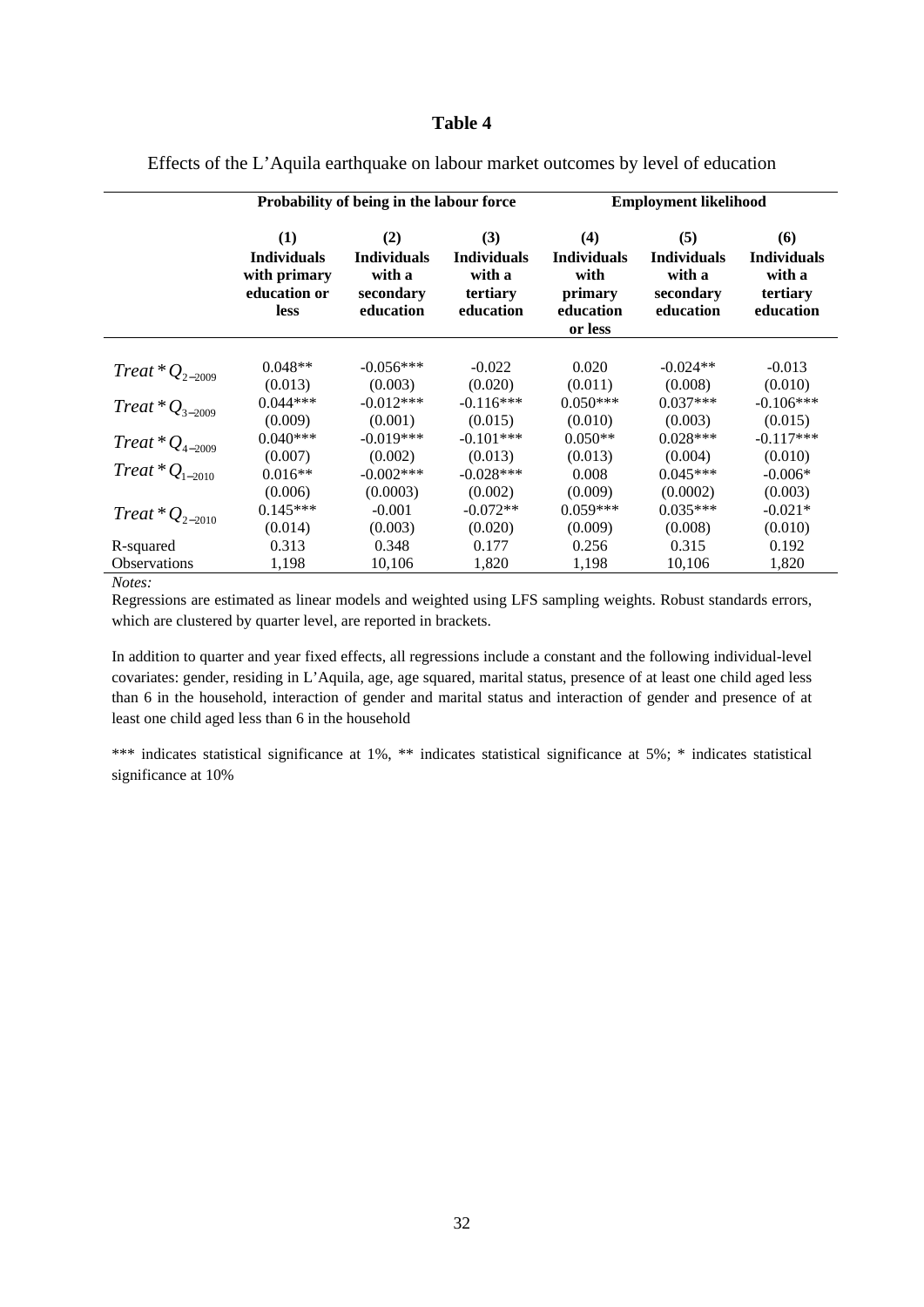|                      | Probability of being in the labour<br>force |                | <b>Employment likelihood</b> |                |  |
|----------------------|---------------------------------------------|----------------|------------------------------|----------------|--|
|                      | (1)                                         | (2)            | (3)                          | (4)            |  |
|                      | <b>Males</b>                                | <b>Females</b> | <b>Males</b>                 | <b>Females</b> |  |
| Treat * $Q_{2-2009}$ | $-0.045***$                                 | $-0.040**$     | $-0.027***$                  | $-0.008$       |  |
|                      | (0.006)                                     | (0.013)        | (0.006)                      | (0.011)        |  |
| Treat * $Q_{3-2009}$ | $-0.027***$                                 | $-0.011$       | $0.031***$                   | 0.021          |  |
|                      | (0.004)                                     | (0.012)        | (0.004)                      | (0.012)        |  |
| Treat * $Q_{4-2009}$ | $0.010*$                                    | $-0.064***$    | $0.027***$                   | $-0.005$       |  |
|                      | (0.004)                                     | (0.012)        | (0.004)                      | (0.011)        |  |
| Treat * $Q_{1-2010}$ | $-0.002$                                    | 0.001          | $0.028***$                   | $0.066***$     |  |
|                      | (0.005)                                     | (0.012)        | (0.005)                      | (0.011)        |  |
| $Treat * Q_{2-2010}$ | $-0.032***$                                 | $0.051**$      | $-0.006$                     | $0.101***$     |  |
|                      | (0.007)                                     | (0.018)        | (0.007)                      | (0.016)        |  |
| R-squared            | 0.411                                       | 0.285          | 0.366                        | 0.251          |  |
| <b>Observations</b>  | 6,507                                       | 6,617          | 6,507                        | 6,617          |  |

Effects of the L'Aquila earthquake on labour market outcomes by gender

*Notes:*

Regressions are estimated as linear models and weighted using LFS sampling weights. Robust standards errors, which are clustered by quarter level, are reported in brackets.

In addition to quarter and year fixed effects, all regressions include a constant and the following individual-level covariates: residing in L'Aquila, age, age squared, marital status, education and presence of at least one child aged less than 6 in the household.